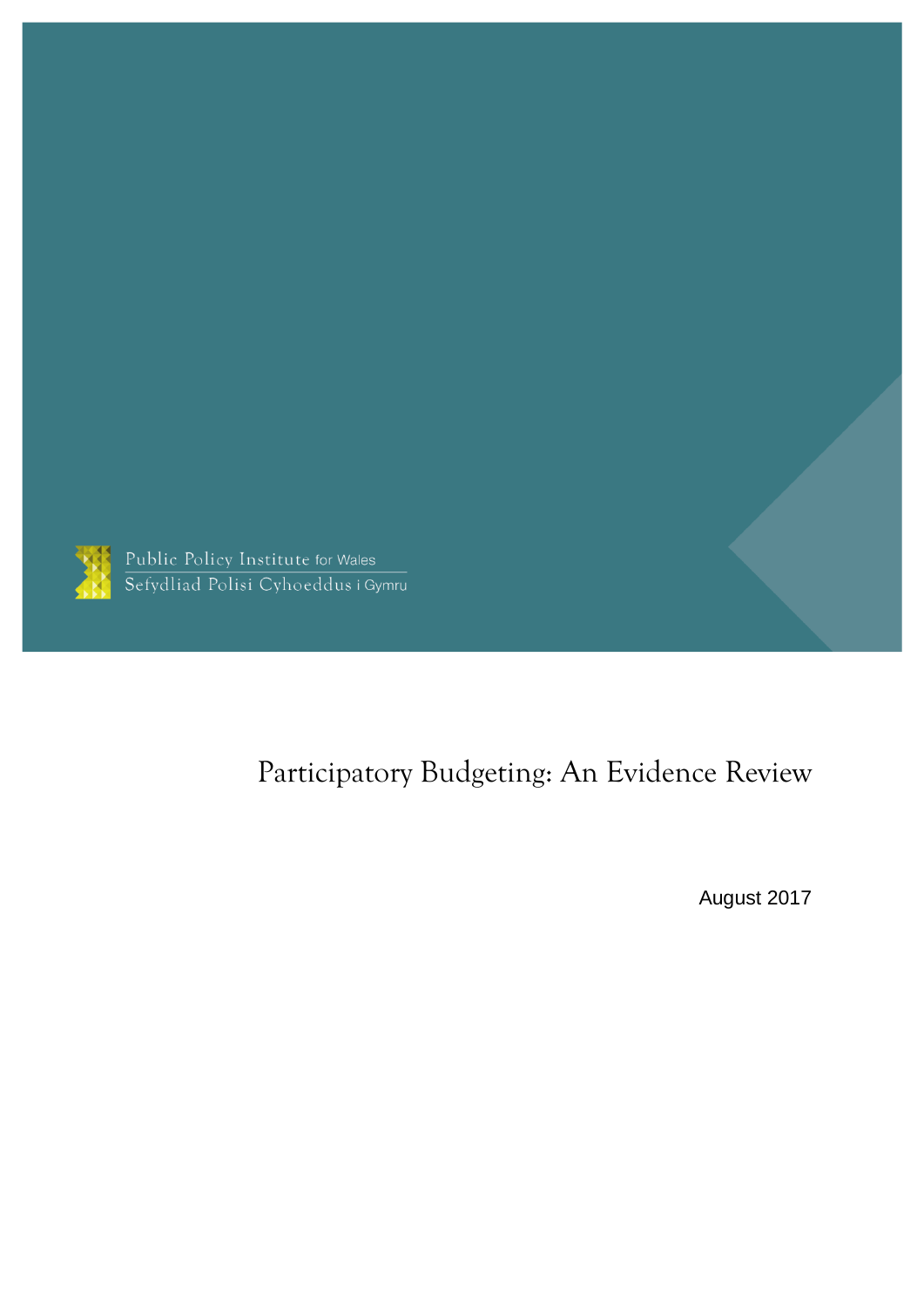## Participatory Budgeting: An Evidence Review

Emyr Williams, Emily St. Denny and Dan Bristow

Public Policy Institute for Wales

This report and the information contained within it are the copyright of the Queen's Printer and Controller of HMSO, and are licensed under the terms of the Open Government Licence [http://www.nationalarchives.gov.uk/doc/open-government-licence/version/3.](http://www.nationalarchives.gov.uk/doc/open-government-licence/version/3) The views expressed are the author's and do not necessarily reflect those of members of the Institute's Executive Group or Board of Governors.

For further information please contact:

Emyr Williams Public Policy Institute for Wales Tel: 029 2087 5345 Email: [info@ppiw.org.uk](mailto:info@ppiw.org.uk)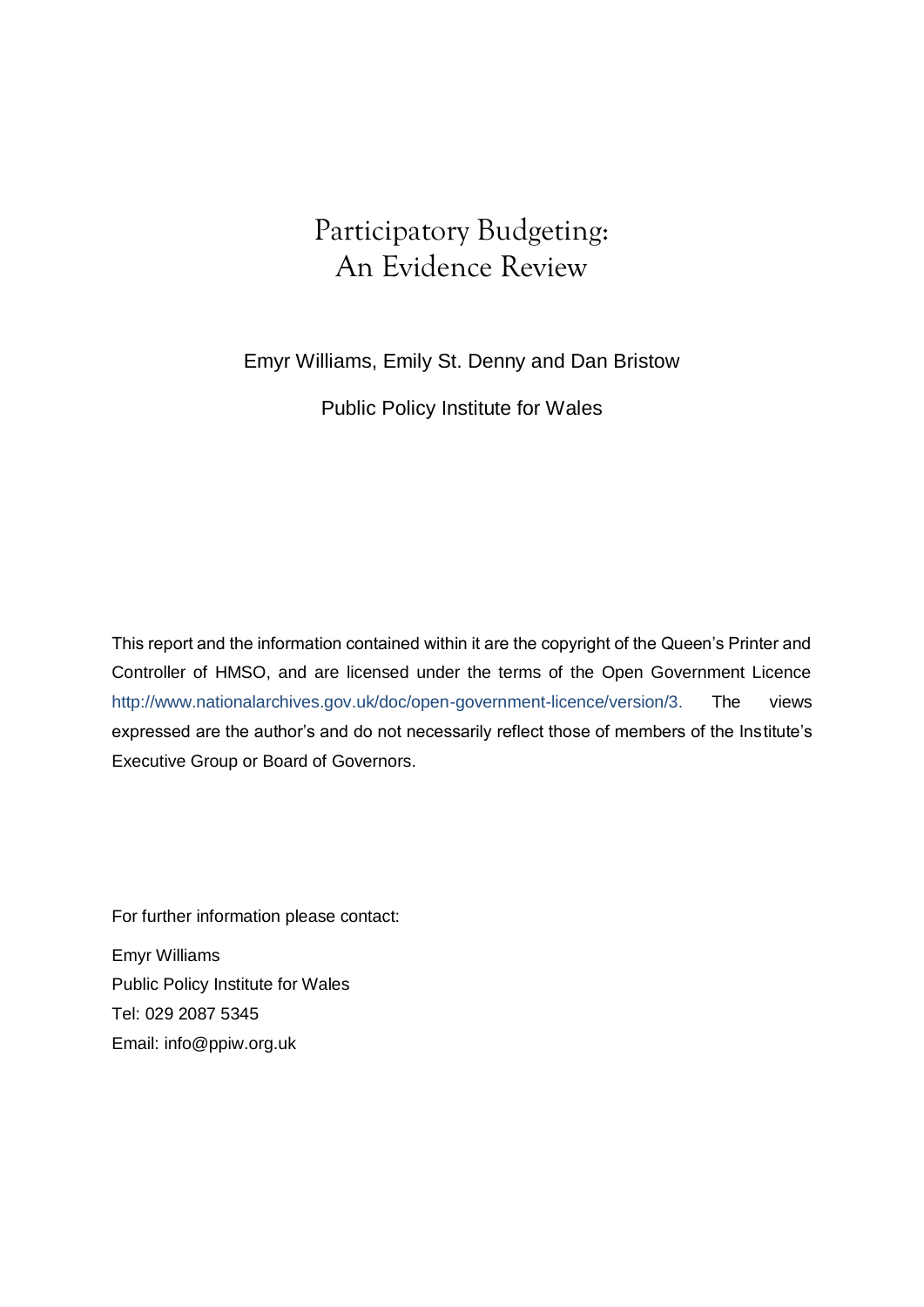# Contents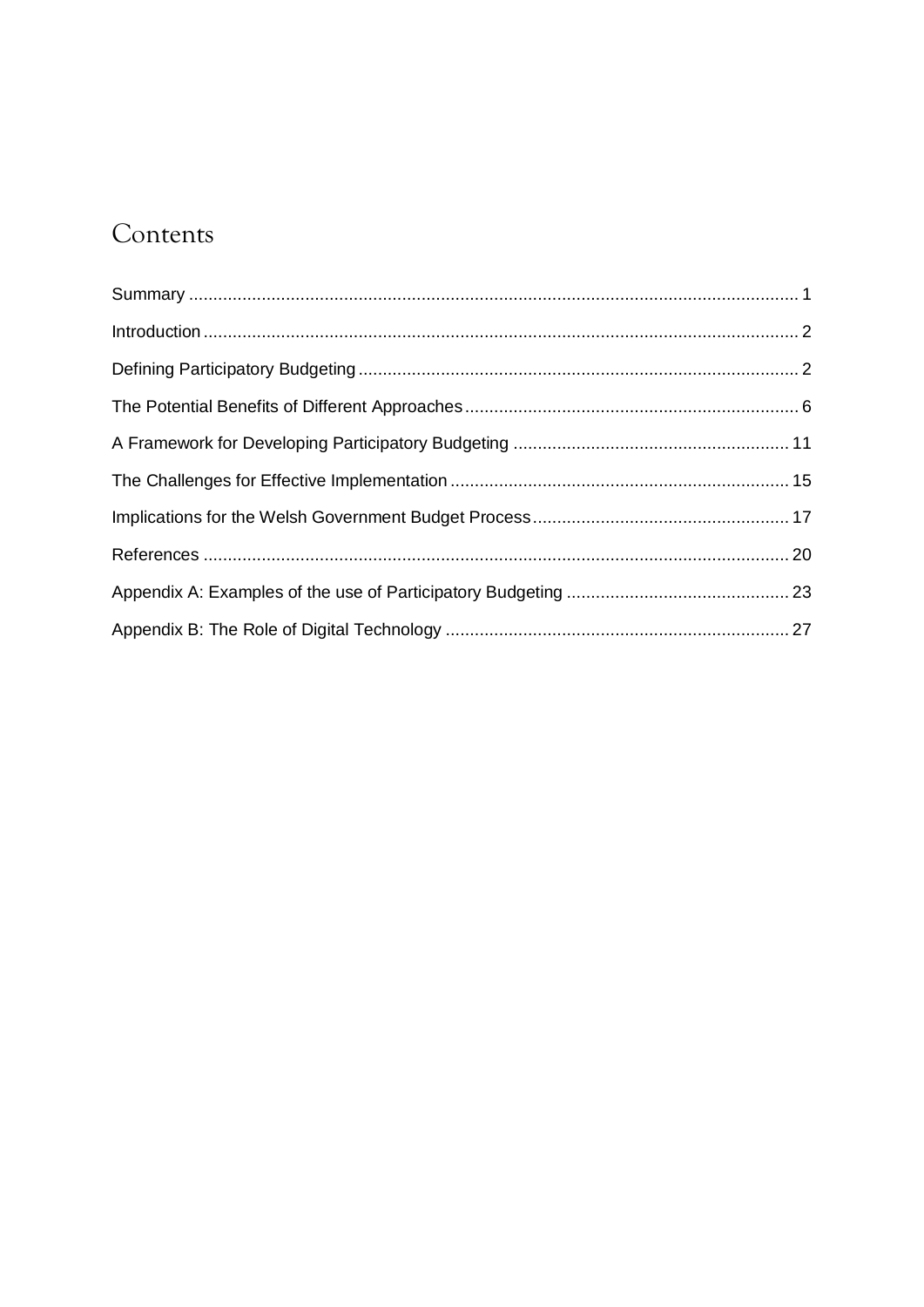## <span id="page-3-0"></span>Summary

- The term Participatory Budgeting (PB) has been used to describe a broad range of activities that have been designed to achieve different aims, and implemented in very different contexts. Common to these is the involvement of a local population in decision making regarding the distribution of public funds; although the level and method of involvement runs from full delegation of decision making, to light touch consultation.
- The range of potential benefits depends, for the most part, on the scale and nature of the participation and, by extension, the aim of the process. In Porto Alegre, the birthplace of PB, the process has fundamentally changed the relationship between citizen and state, improved the functioning of government and led to improved public services and infrastructure. To date, the use of PB in Wales and the rest of the UK has been more modest and the impact has, as a result, been smaller.
- The available evidence suggests that well implemented PB can lead to improvements in citizen engagement, intergenerational understanding, levels of self-confidence among participants, and in perceptions of public service providers.
- In developing a PB process, the key question is: what are the public being asked to do and why? Clearly articulating the aim of PB, and deciding on the level of desired participation helps to inform subsequent decisions on the scale and scope of the exercise; who should be involved; and the process and methods to be pursued.
- Careful consideration also needs to be given both to the resourcing (i.e. who plays what role and what does this mean for the resourcing of the process?), and to the connections with the wider policy process (i.e. how might PB interact with other processes of engagement or participation?).
- The literature emphasises the need to invest time and resources in developing PB processes; particularly for those forms of PB which are based on greater levels of public participation. Depending on the aspirations for the use of PB techniques in the national budget process in Wales, this suggests that the focus in the short term might usefully be on laying the foundations for future budgets (addressing questions of aim, scope, scale etc.). This could be pursued alongside the use of other forms of engagement or consultation that signal an intention to promote greater public awareness of and involvement the Welsh Government's spending decisions.

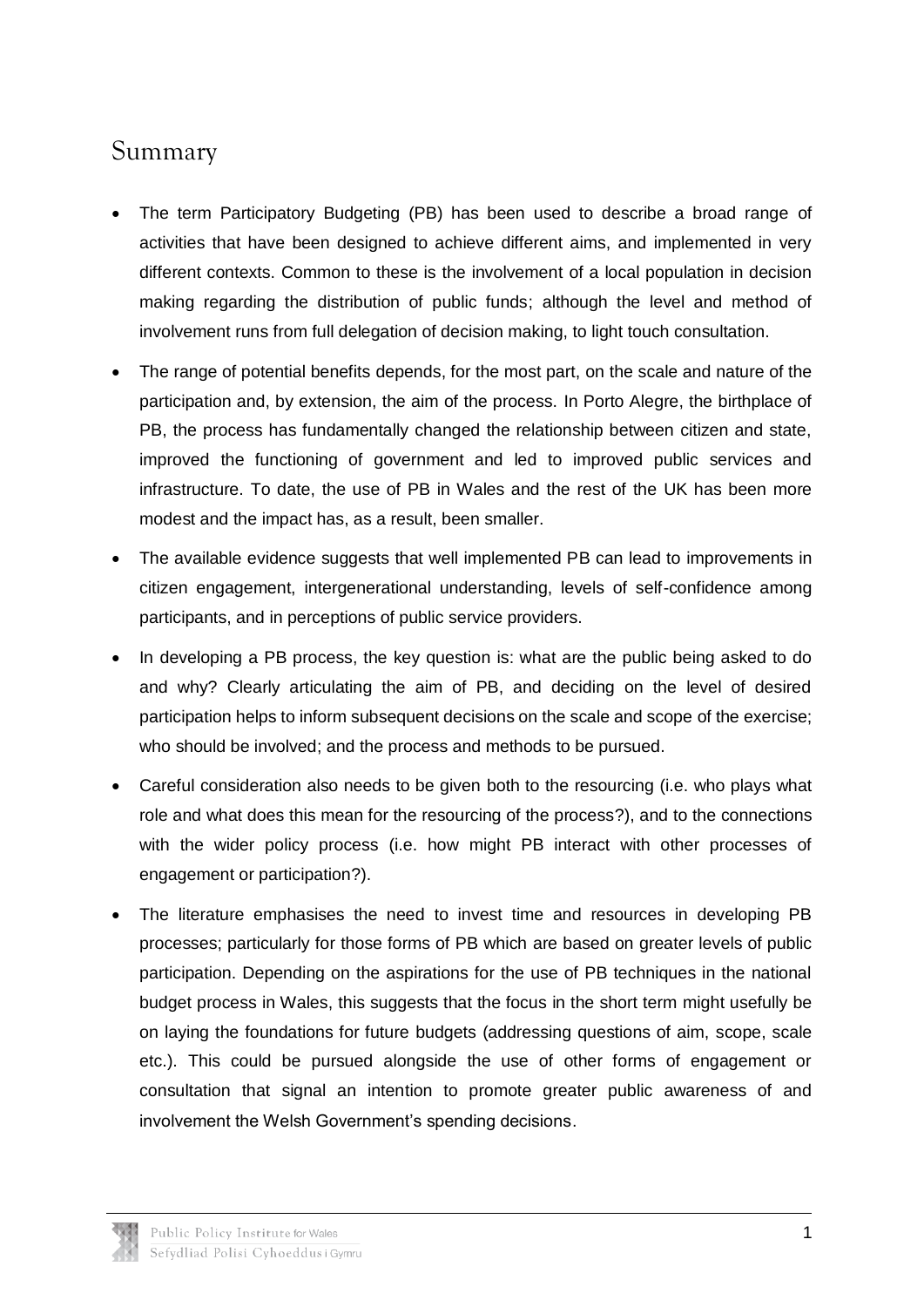## <span id="page-4-0"></span>Introduction

In times of austerity, reduced public sector budgets and mounting demand for public services, budget decisions by public bodies are becoming increasingly difficult and have significant implications for the public. At the same time public trust in politics is seen to be decreasing (Park et al 2013) and public engagement in the political process is limited. Advocates of participatory budgeting argue that it has the potential to address a number of these issues, at least in part.

The Welsh Government is interested in the potential benefits of participatory budgeting techniques, and their applicability to the national budgeting process. The Cabinet Secretary for Finance and Local Government asked the PPIW to review the evidence to provide a framework for considering how participatory budgeting techniques might be used to inform spending decisions in Wales. This report summarises the existing evidence in relation to participatory budgeting and outlines the main issues that need to be considered when looking to implement participatory budgeting techniques.

## <span id="page-4-1"></span>Defining Participatory Budgeting

Participatory budgeting (PB) has been used to describe a diverse range of activities, but there is a general consensus that it broadly refers to the process of involving citizens in decision making regarding the distribution of public funds (Herzberg et al 2008; Harkins and Escobar 2016). It has been described as a process which:

"directly involves local people in making decisions on the spending priorities for a defined public budget. This means engaging residents and community groups representative of all parts of the community to discuss spending priorities, make spending proposals and vote on them, as well as giving local people a role in the scrutiny and monitoring of the process<sup>1</sup>." Department for Communities and Local Government (DCLG) (2011) p.5.

Consistent with this definition, almost every PB process has involved people at local or municipal level with the aim of increasing local engagement in the political process. There is currently no evidence of the effectiveness of PB at national government level. Portugal has just begun a national PB process but there is no evaluation of its success.

<sup>-</sup><sup>1</sup> The way that PB is scrutinised and monitored varies, but in general there is some form of feedback mechanism to those who made the original decisions, providing information on how the projects are progressing; whether that be through project websites, newsletters, a PB forum or community representatives.

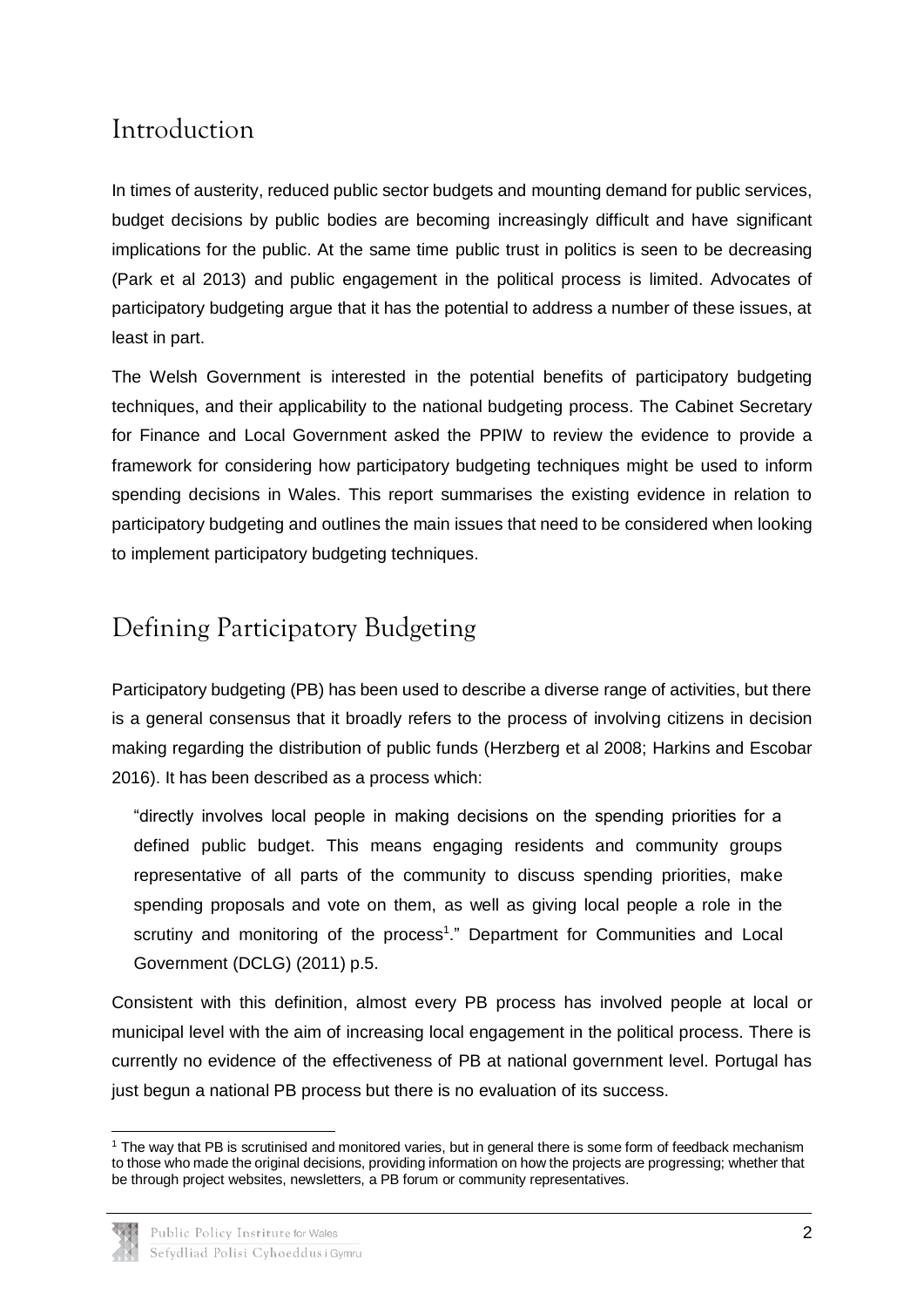## **The different levels of participation**

PB is one form of public participation. Broadly speaking, public participation refers to any forms of "involvement of the public in the affairs and decisions of policy-setting bodies" (Rowe and Frewer 2005 p. 251) and is widely considered to take place along a spectrum or continuum. There are a range of conceptual models to illustrate this; one is presented in figure 1 and lends itself well to the purpose of this review.

#### **Figure 1 – IAP2's Public Participation Spectrum**

|                                        | <b>INCREASING IMPACT ON THE DECISION</b>                                                                                                                                      |                                                                                                                                                                          |                                                                                                                                                                                                                      |                                                                                                                                                                                                      |                                                                  |
|----------------------------------------|-------------------------------------------------------------------------------------------------------------------------------------------------------------------------------|--------------------------------------------------------------------------------------------------------------------------------------------------------------------------|----------------------------------------------------------------------------------------------------------------------------------------------------------------------------------------------------------------------|------------------------------------------------------------------------------------------------------------------------------------------------------------------------------------------------------|------------------------------------------------------------------|
|                                        | <b>INFORM</b>                                                                                                                                                                 | <b>CONSULT</b>                                                                                                                                                           | <b>INVOLVE</b>                                                                                                                                                                                                       | <b>COLLABORATE</b>                                                                                                                                                                                   | <b>EMPOWER</b>                                                   |
| GOAL<br><b>PARTICIPATION</b><br>PUBLIC | To provide the public<br>with balanced and<br>objective information<br>to assist them in<br>understanding the<br>problem, alternatives,<br>opportunities and/or<br>solutions. | To obtain public<br>feedback on analysis,<br>alternatives and/or<br>decisions.                                                                                           | To work directly with<br>the public throughout<br>the process to ensure<br>that public concerns<br>and aspirations<br>are consistently<br>understood and<br>considered.                                              | To partner with<br>the public in each<br>aspect of the<br>decision including<br>the development of<br>alternatives and the<br>identification of the<br>preferred solution.                           | To place final decision<br>making in the hands of<br>the public. |
| <b>PUBLIC</b><br>E<br>p<br>PROMISE     | We will keep you<br>informed.                                                                                                                                                 | We will keep you<br>informed, listen to<br>and acknowledge<br>concerns and<br>aspirations, and<br>provide feedback<br>on how public<br>input influenced the<br>decision. | We will work with<br>you to ensure that<br>vour concerns and<br>aspirations are directly<br>reflected in the<br>alternatives developed<br>and provide feedback<br>on how public<br>input influenced the<br>decision. | We will look to you<br>for advice and<br>innovation in<br>formulating solutions<br>and incorporate your<br>advice and<br>recommendations<br>into the decisions to<br>the maximum extent<br>possible. | We will implement<br>what you decide.                            |

International Association of Public Participation – Public Participation Spectrum - Retrieved from - <http://www.iap2.org/?page=A5>

One end of the spectrum features passive participation based on punctual information sharing. Here organisations simply seek to raise the public's awareness of an issue. The exchange of information is top-down and transactional, with organisations communicating information and the public passively receiving it (Rowe and Frewer 2005 p.255). By contrast, at the other end of the spectrum, public engagement is ongoing, community-led, and involves some degree of community ownership or control of the process and outcomes. This type of engagement is often empowering and, therefore, characterised as 'transformational' within the literature. In these cases, information is not merely exchanged between stakeholders and representatives

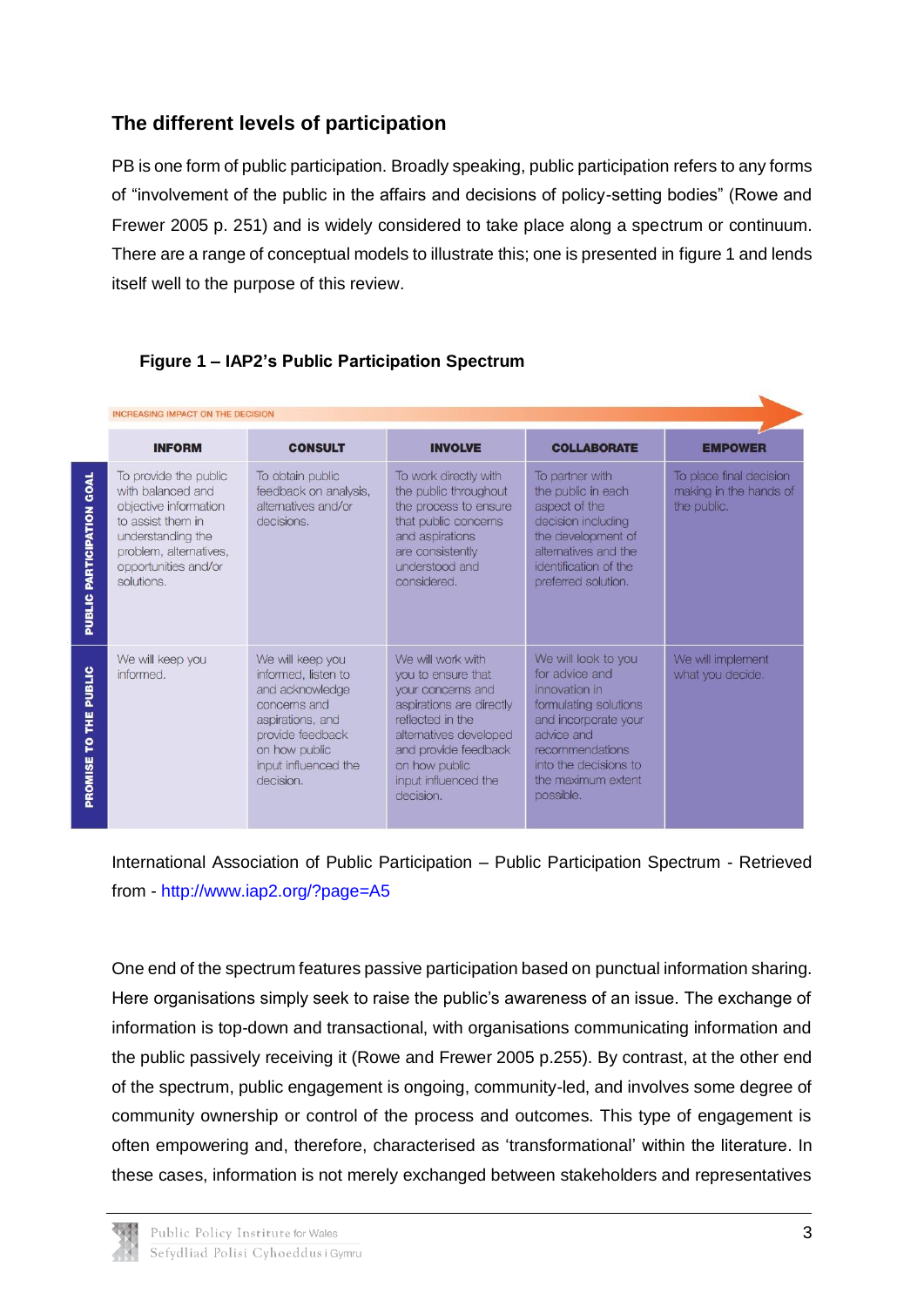of organisations, but opinion and views can be transformed as a result of dialogue and negotiation (Rowe and Frewer 2005 p.256).

Public consultation exists somewhere between these two extremes. Consultation is intended to elicit information from stakeholders representing their current views and opinions on an issue. It can therefore happen more or less regularly, place more or less weight on citizen's inputs, and delegate more or less power to communities in controlling the process (Head 2007 p.442). Here, the process is neither fully determined by the sponsor organisation from the topdown, nor is it fully community owned from the bottom-up. This type of public participation is therefore transitional, theoretically allowing both the sponsor organisation and the public to share in the process and any resulting benefits (Bowen et al, 2010). Information is divulged by stakeholders after a process of consultation is initiated by a sponsor organisation (Rowe and Frewer 2005 p.255). Control over how the public's input is used nevertheless tends to remain with the sponsor organisation.

## **Participatory budgeting and other forms of participation**

The participation spectrum outlined above can be a helpful way to think about the desired level of engagement sought through the PB process. However it is important to note that literature surrounding PB stresses that simply informing the public cannot qualify as a PB process since this does not allow the public a say in how resources are allocated. Of course, this does not mean that providing information on the budget-setting process and spending priorities has no intrinsic value; but rather that it is not generally considered to be PB.

To qualify as PB, a process must include (at its most basic) a pot of funds to be distributed; citizen or representative participation in deciding how those funds are spent; and project implementation based on the views of the voting public. It is for this reason that budget calculators hardly figure in any of the literature on PB as they do not meet these three criteria. There are some examples of budget calculators that have been designed to enable effective feedback and monitoring, making them more consultative, but there has been no evaluation of these as a PB process and they are otherwise not widely discussed in the literature on PB. (Sintomer et al 2013).

More fundamentally, PB is only one form of participation, and as such, PB techniques, and research on the same, are part of a wider agenda related to deliberative democracy and democratic innovations more broadly. This field encompasses a variety of participatory devices such as consensus conferences, deliberative polls and citizen juries (Herzberg et al

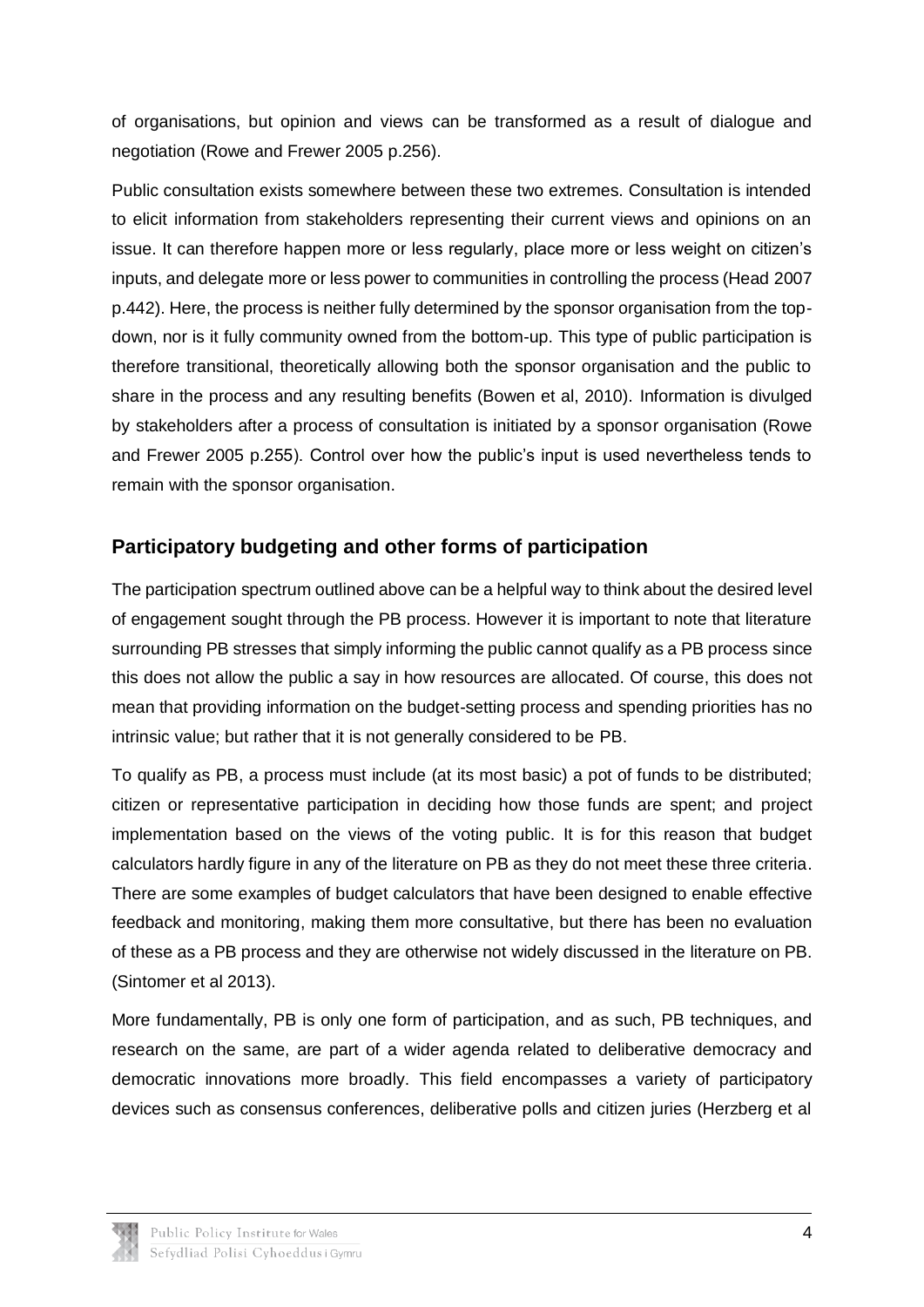2008). Whilst these deliberative methods can be adapted for use in various PB processes<sup>2</sup>, they are not directly discussed in the literature and evidence around PB specifically. For this reason, they have not been included in this study. However, Escobar and Elstub (2016) provide a breakdown of the different ways that working with 'mini publics' (for example citizens' juries and consensus conferences) can facilitate participation and deliberation.

### **The different types of participatory budgeting**

As the discussion above suggests, PB can take many different forms, and be used to achieve different aims, depending on the degree of involvement of, and power delegated to, participants. However, this is not the only way in which approaches can vary and, despite sharing a common name, numerous different types of PB can be identified. A number of typologies have been developed to try and classify different practices (see for example, Goldfrank, 2007, DCLG, 2011, Harkins & Escobar, 2015, and Allegretti et al, 2013); across these some common dimensions of variability emerge:

- Level of participation: what involvement means in terms of degree of control (e.g. inputting views versus making the decisions) and whether PB is used as a tool for empowering participants or as a consultation mechanism with little change in power dynamics and influence.
- Who is involved: whether those who participate are, for example, citizens, representative groups, NGOs, or private companies.
- At what stage are participants involved: broadly, there are four stages, all of which could involve participants: identifying needs, developing project proposals, selecting projects to be funded, monitoring effects.
- Method of involvement: there are a wide range of possible approaches, but there are two broad categories – 'deliberative', which involves some form of debate among participants; or 'aggregative', where participants vote for their preferred outcome. Often PB can involve both deliberative and aggregative approaches.
- Scale: PB has been implemented at different spatial scales (e.g. national, local, neighborhood); with different types and levels of budget (e.g. small scale grant allocation, or setting priorities for, in some cases multi-million pound, mainstream

<sup>2</sup> Such as the use of citizens juries to allocate a PB in Darebi[n https://newdemocracy.com.au/ndf-work/182-darebin](https://newdemocracy.com.au/ndf-work/182-darebin-participatory-budgeting-citizens-jury)[participatory-budgeting-citizens-jury](https://newdemocracy.com.au/ndf-work/182-darebin-participatory-budgeting-citizens-jury) 

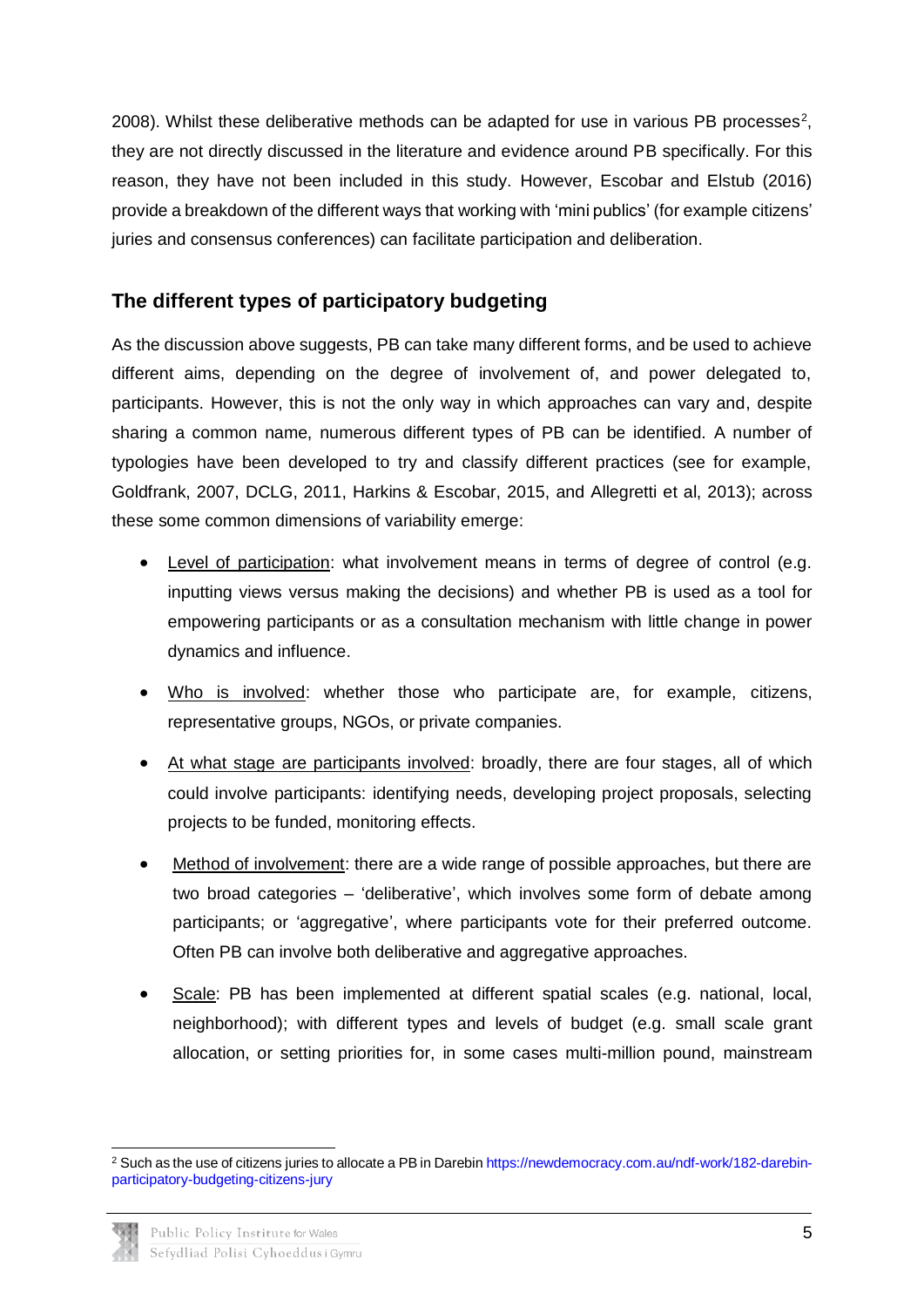budgets) and with different foci (e.g. making choices within a policy or thematic area, such as health, or across themes but within a geographical area).

 Whether and to what extent PB is redistributive: PB has been used to redistribute wealth by allocating more resources to the poorest areas.

Of course, these elements of PB can interact and overlap with each other. For example, the scale of the approach taken has implications for the method of involvement and who is involved, and vice versa. The key point is that, while the concept of PB may initially appear clear and easy to grasp, there exist multiple, and at times competing, visions of what it means and how and why it ought to be implemented. It is therefore very important to clarify what is trying to be achieved through the process before implementing PB at any level.

## <span id="page-8-0"></span>The Potential Benefits of Different Approaches

The diversity of approaches to PB means that the potential benefits are equally wide ranging. Fundamentally, it is the level of participation that determines the potential impact of well implemented PB approaches. Where PB uses less participative approaches, it can help to inform and educate participants, increase confidence in the public sector and increase local engagement. But where it is used as a means of empowering citizens to make decisions, its advocates point to a range of potential benefits. The World Bank, for example, emphasises the democratic and transformational nature of PB, stating that it:

"represents a direct-democracy approach to budgeting. It offers citizens at large an opportunity to learn about government operations and to deliberate, debate, and influence the allocation of public resources. It is a tool for educating, engaging and empowering citizens and strengthening demand for good governance. The enhanced transparency and accountability that participatory budgeting creates can help reduce government inefficiency and curb clientelism, patronage, and corruption". (World Bank 2007 p.1)

PB can, therefore, be used to achieve a much wider set of aims than simply involving citizens in budget decisions. It can be used to try to achieve wider social goals, and often involves new ways of working for all aspects of government. Moreover it is argued that, in so doing, PB has the potential to drive people-powered public services and support innovation and transformation in all areas, but especially those with the most limited resources (Bowers and Blunt 2016).

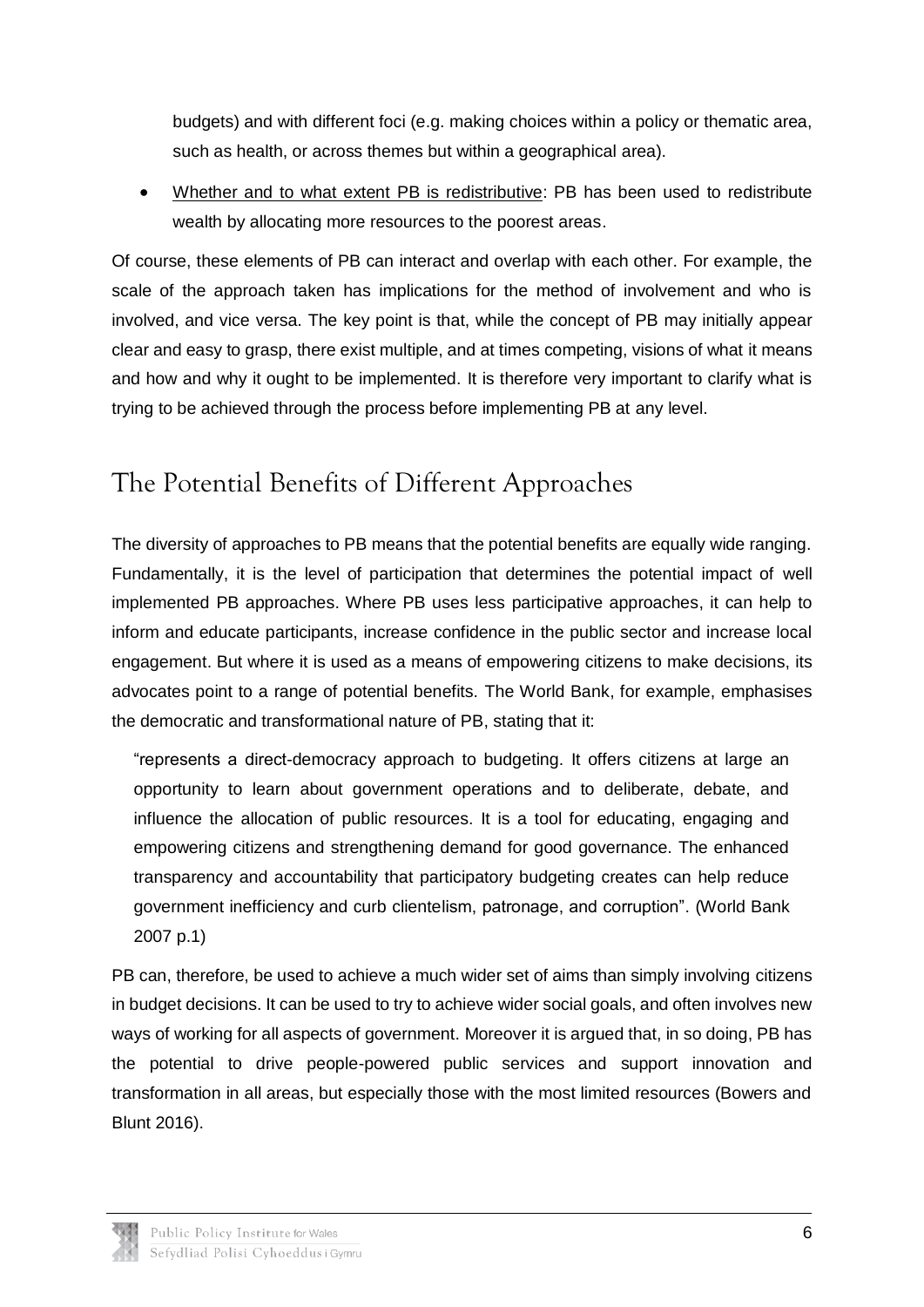The evidence supporting these claims, however, is under-developed. While there have been a number of evaluations of individual PB projects, particularly in South America, there is a lack of evidence relating to the impact of PB in general. This is, at least in part, a consequence of the different ways it is implemented, and the variety of aims it is intended to achieve. This means that PB can be very difficult to evaluate, particularly in the absence of baseline data. That said, evaluations of PB conducted in a number of locations demonstrate that it can have a positive impact on citizens' perception of the accountability of governments and quality of administration (Sgueo 2016). There is less evidence to support claims that PB leads to improvements in services or well-being<sup>3</sup> (Boudling and Wampler 2009).

Finally, it is unlikely that the benefits of an approach in a particular context can be readily transferred to a different context. The level of participation and engagement that the public is used to will mean different places begin from different starting points which will lead to different outcomes. Furthermore, the way in which PB is implemented can also have a dramatic impact on its outcomes.

This section presents notable examples of approaches to PB that have been trialled across the world, which can be seen as representing the two ends of the scale of potential benefits. It starts with a discussion of the original model transformative processes of PB in Porte Alegre which was intended to redistribute wealth. This is followed by a description of experience in the UK, where approaches have tended to be less redistributive programmes and intended instead to engage citizens in consultations about where and how sums of money ought to be spent.

## **Redistributive Participatory Budgeting: The Example of Porto Alegre (Brazil)**

The original PB experiment took place in Porto Alegre at the end of the 1980s (DCLG 2011, Sintomer et al 2013, Herzberg et al 2011, Sgueo 2016), and it has had the most transformative impact. In the 1980s, the City of Porto Alegre had a significant gap between the rich and poor and suffered from corruption at all levels of decision making. The election of the Labour Party (Partido dos Trabalhadores) in 1988 brought significant change in the way the area was governed and citizen participation and decision making were seen as key in changing the fortunes of the city by placing social justice at its heart. Over subsequent years PB was introduced to allocate funds throughout the city, with a particular view to redistributing wealth and improving transparency of decision making to help avoid corruption. The most deprived

<sup>-</sup><sup>3</sup> There is evidence to show that wellbeing is linked to civic engagement, and feelings of influence over decisions that affect one's life. Why this is not replicated across evaluations of PB is unclear.

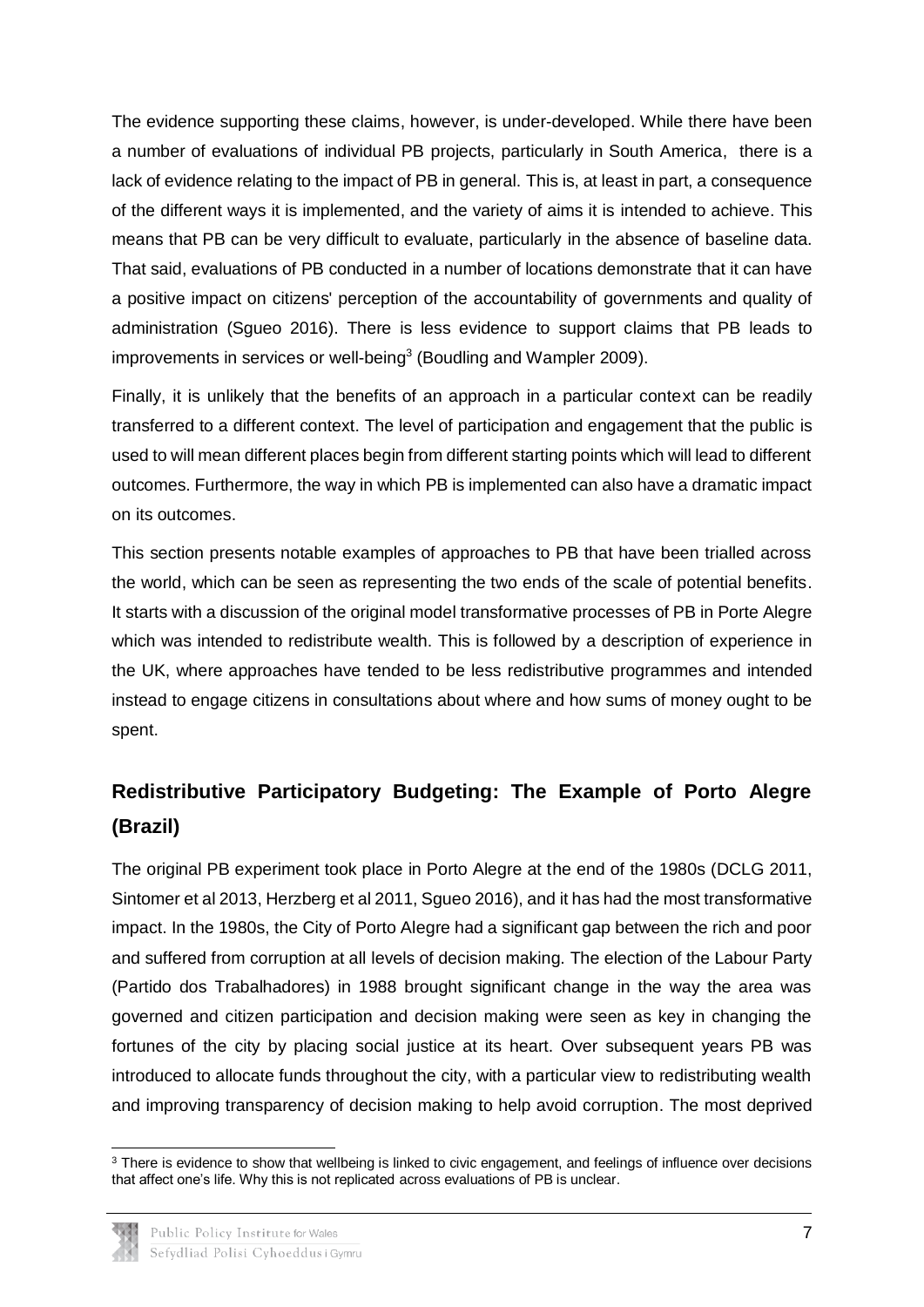areas were given more resources, and decisions over the allocation of new capital investments such as schools, roads, sanitation and healthcare were all made through PB.

The Porto Alegre PB process had three primary aims: to achieve social change with redistribution of wealth; to increase social justice in an area that had significant wealth gap; and to reinstate confidence in the political process. A number of robust qualitative and quantitative studies have shown that the process yielded positive results, with greater equality and increased trust in the political process. Specifically, between 1989 and 2001, the new system achieved (Sintomer et al 2013):

- redistribution of public investment to poorer areas;
- improving services and infrastructure based on the citizens' proposals;
- improving governance cooperation between individual administrative departments;
- a speed-up of internal administrative operations and greater responsiveness on the part of public administration; and
- improved citizen participation.

It is for these reasons that Porto Alegre is cited as an example of best practice regarding urban policy making by both the World Bank and UN-Habitat (UNDP, 2001).

In keeping with the broader literature on PB (e.g. Abers, 2000; Baiocchi, 2005; Gret and Sintomer, 2005), Herzberg et al (2008 p.167) highlight three principles which enabled Porto Alegre to succeed:

- 1. Grassroots democracy Citizen assemblies were set up in 16 districts of the city to determine priorities for those areas and elect delegates whose role was to ensure these priorities were delivered. These priorities were decided on the basis of one vote per person so that each participant could participate equally in the decision making.
- 2. Social Justice An allocation formula for funding was created which considered the number of residents, the infrastructure available and the citizens' priorities. This meant that those areas which were less well-off received more than areas with a better quality of life. This helped to guarantee redistributive outcomes.
- 3. Citizen-led Boards such as the Council of the Participatory Budget were set up with representatives from each of the district assemblies. These boards ensure that as many of the districts' priorities as possible are accommodated within the budget.

Using these principles to structure and deliver the PB process allowed citizens to have a real impact on decision making and there were significant societal changes in the city, as well as redistribution of resources focused on the poorest areas. However, experts stress that these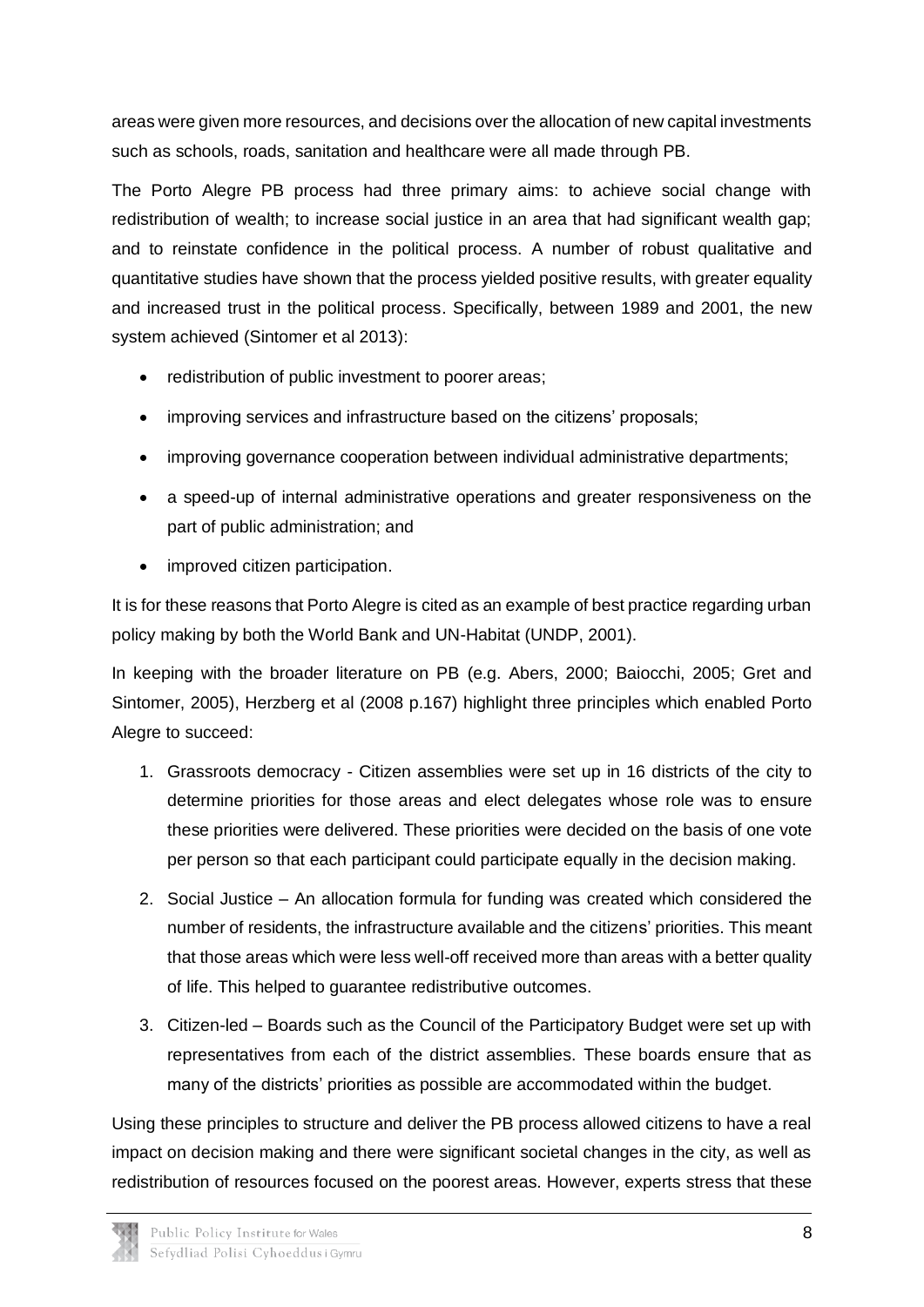achievements were down, on the one hand, to a strong political will and, on the other, to the bottom-up mobilization of the people of Porto Alegre. Studies of other attempts at PB which were introduced as a top-down initiative have been found to have less pronounced positive impacts as the participation infrastructure was not as developed and political will not as strong as in Porte Alegre (Herzberg et al 2008).

## **Consultative Participatory Budgeting: Experiences in the UK**

PB in Europe has always differed from that of Latin America. Because water, sanitation and public services were more developed and corruption less widespread, regions tended to focus on PB as a means of public engagement and project implementation rather than resource redistribution and mainstream budget allocation. As a result, the impacts of the different approaches implemented in Europe are much more varied.

In the UK, PB has been primarily based on smaller grant allocation schemes, in contrast to the mainstream budgets used in many Brazilian models. Rocke, who undertook an evaluation of the interventions in the UK to date, found "concrete results, but limited impact" (in Harkins and Escobar, 2015 p.7), with a small positive impact on a range of outcomes for participants, including:

- Improved self-confidence of individuals and organisations;
- Improved intergenerational understanding;
- Greater local involvement with increased volunteering and the formation of new groups;
- Improved citizen awareness of councillors in their wards:
- Increased confidence of citizens in local service providers; and
- Increased resident control over the allocation of some resources.

PB in England was also found to be able to attract additional funds to deprived areas by providing an effective methodology for distributing money that funders could be confident in. Furthermore, the process of PB improved the transparency of decision making and the quality of information that was provided publicly (DCLG 2011<sup>4</sup> ).

In comparison to countries such as France and Portugal, the use and scale of PB in the UK tends to be modest and involved the allocation of small grants. Some projects have been on a larger scale. For example the London borough of Tower Hamlets, allocated over £5 million

<sup>-</sup><sup>4</sup> The study by the DCLG provides a comprehensive review of PB in England analysing factors for success as well as the variety of costs for PB exercises at a local authority level.

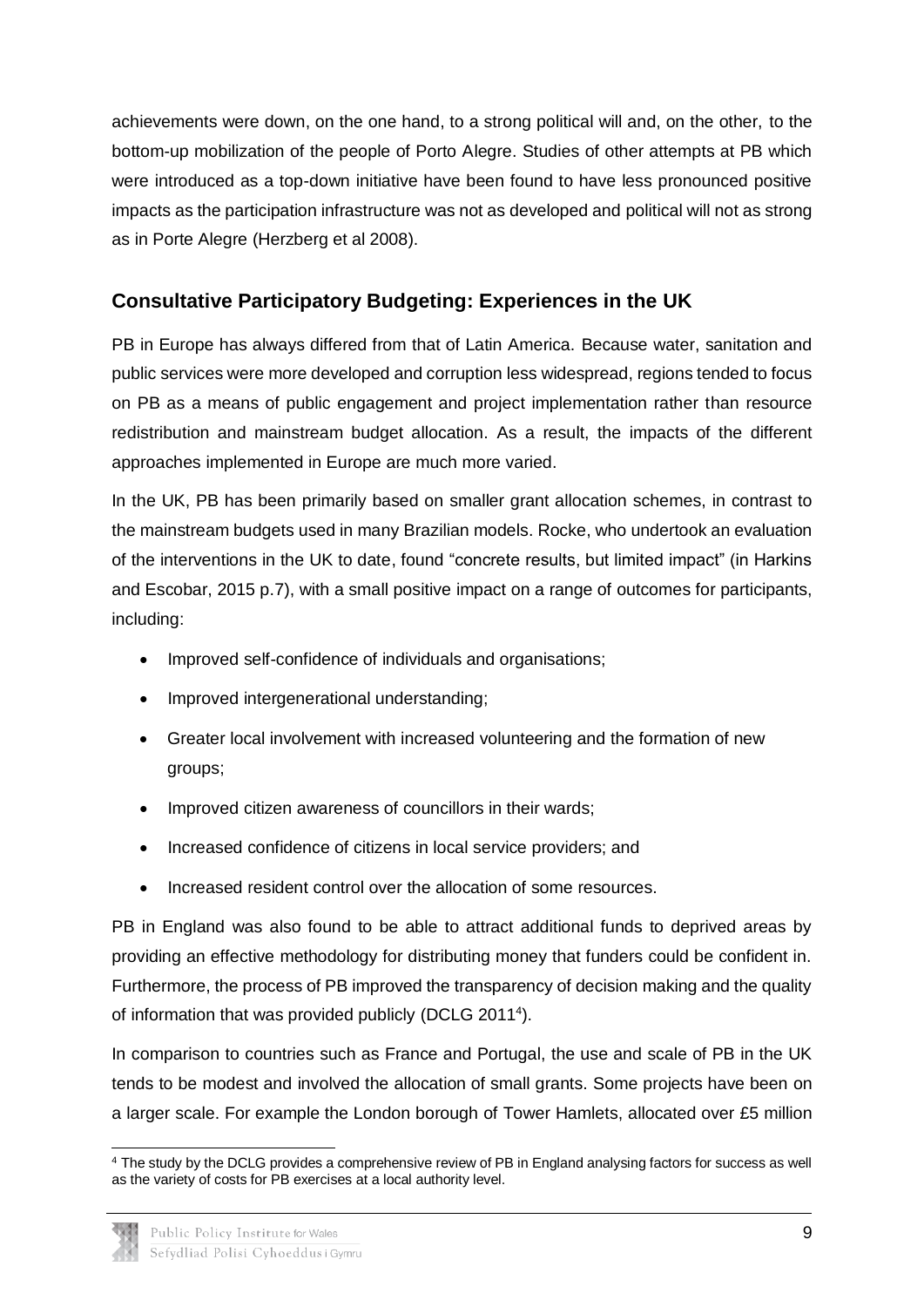and Newcastle set aside £2.25 million for PB projects. However, PB in the UK is not generally seen as a means of producing social change. Rather, it has tended to be used as a means of increasing community engagement, empowerment, cohesion and pride (Sgueo 2016).

## **PB in Wales**

Whilst there are a number of examples of PB in Wales, it is fair to say that the practice is not widespread amongst any area or organisations. Much like the rest of the UK, PB in Wales has been delivered via smaller grants by voluntary organisations and public bodies. The sums involved have not been particularly large but many of those the processes have mirrored those used by larger PB funds adapting them to a smaller scale. The Police and Crime Commissioner in North Wales, for example, used PB to allow community groups in Wrexham and Flintshire to bid for a share of £42,000 made up of money seized from criminals. At the smaller end of the scale, the housing association Cartrefi Conway used PB to distribute small community grants of up to £2,500. Residents were encouraged to submit ideas which then shortlisted before moving on to a community voting process.

Local councils have also used PB to distribute funds in various ways across Wales. Colwyn Bay Town Council allocated £50,000 to PB to prioritise projects for young people whilst Denbighshire County Council ran a PB project for local residents to spend £25,000 in Ruthin park. Coedpoeth Community Council used PB to help allocate their Community Council funds. The Community Safety partnership in Blaenau Gwent asked residents to submit project proposals of up to £3,000 which were then allocated via a PB process.

Gwynedd Council has also used a budget calculator mechanism (the Gwynedd Challenge) to allow residents to feed in their views on the Council budget. Like many of the better calculators, this process outlines the different elements of the budget spend and the potential outcome of cutting funds in particular services. However, many would not see this as true PB as no pot of money allocated for distribution, and the final decisions are made by councillors and not through public voting. The Welsh Government has also produced a toolkit for using PB with young people<sup>5</sup> but we were unable to find any evaluation of its impact.

## **PB in Scotland**

PB in Scotland has been increasing over the last few years and is seen by the Scottish Government as a way of driving increased citizen engagement in decision making. This

<sup>-</sup><sup>5</sup> <https://pbnetwork.org.uk/wp-content/uploads/2015/04/Welsh-Govt-PB-toolkit.pdf>

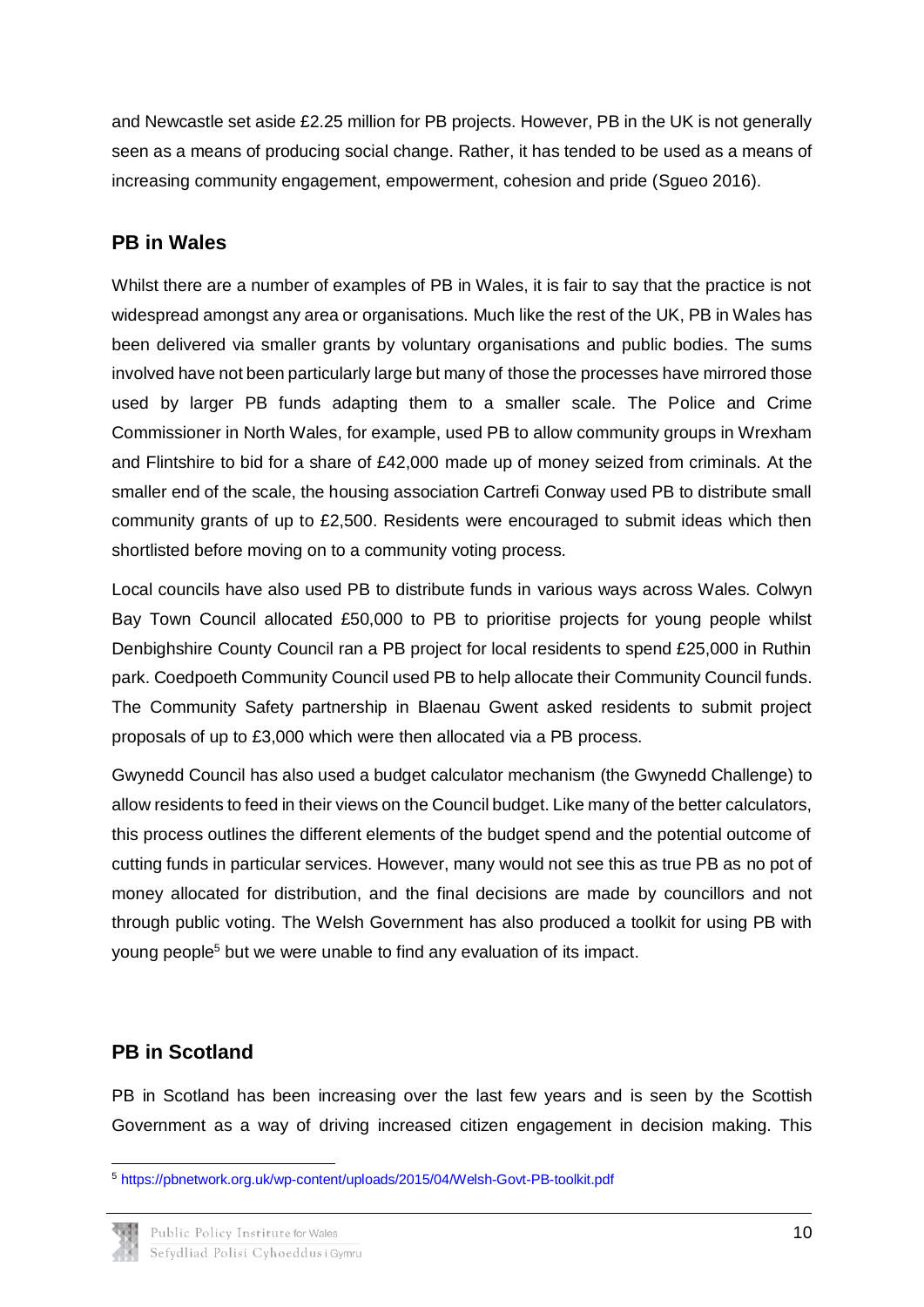ambition was developed into policy through the Community Empowerment (Scotland) Act 2015 which aimed (amongst other things) to strengthen citizens' voices in the decisions and services that matter to them. In order to achieve this, the Scottish Government created the Community Choices fund (£1.5 million) specifically to fund and support PB. This national budget is delivered locally and has a redistributive element with the funding targeted particularly in deprived areas. The fund is part of a broader agenda focused on democratic innovation and engaged citizenship and has been used in numerous local projects across Scotland. Glasgow Caledonian University has been commissioned to review the impact of this work and the evaluation report is due to be completed in August 2017<sup>6</sup>.

## <span id="page-13-0"></span>A Framework for Developing Participatory Budgeting

Whilst there are numerous differing typologies of PB and differences over its intended aims and purposes, it is nevertheless possible to distill some dimensions of variability that can structure the development of a PB process. Below we frame these as questions that need to be addressed in determining the approach to be pursued. But it is worth noting at that the answer to each of these interacts with the answer to the others and, fundamentally, to the question of what the overall aim is (the first question).

Alongside these questions, there is a separate issue about whether and to what extent the PB process should seek to redistribute wealth, as well as important questions about resources (who plays what role and what this means for the resourcing of the process), and about the interaction between any new PB process and the existing legislative and institutional landscape (e.g. The Well-Being of Future Generations Act, Public Service Boards, Town and Community Councils, third sector organisations etc.).

#### *What is the aim?*

This is the first and most fundamental question, and should shape the development of the whole process. As the previous section shows, there are different possible outcomes from engaging people in budgetary decisions, which are linked to the level of participation but go more broadly than this. For example, one might seek to use PB:

<sup>-</sup><sup>6</sup> More information about the projects funded can be found a[t https://pbscotland.scot/.](https://pbscotland.scot/) *What Works Scotland*, have also produced a number of reviews and guides relating to PB (all of which can be found here [http://whatworksscotland.ac.uk/\)](http://whatworksscotland.ac.uk/) and PB Scotland also acts as a hub for sharing and learning about the work being done by PB initiatives around Scotland. The PB Network [\[https://pbnetwork.org.uk/category/resources/case](https://pbnetwork.org.uk/category/resources/case-studies/)[studies/\]](https://pbnetwork.org.uk/category/resources/case-studies/) plays a similar role across the UK

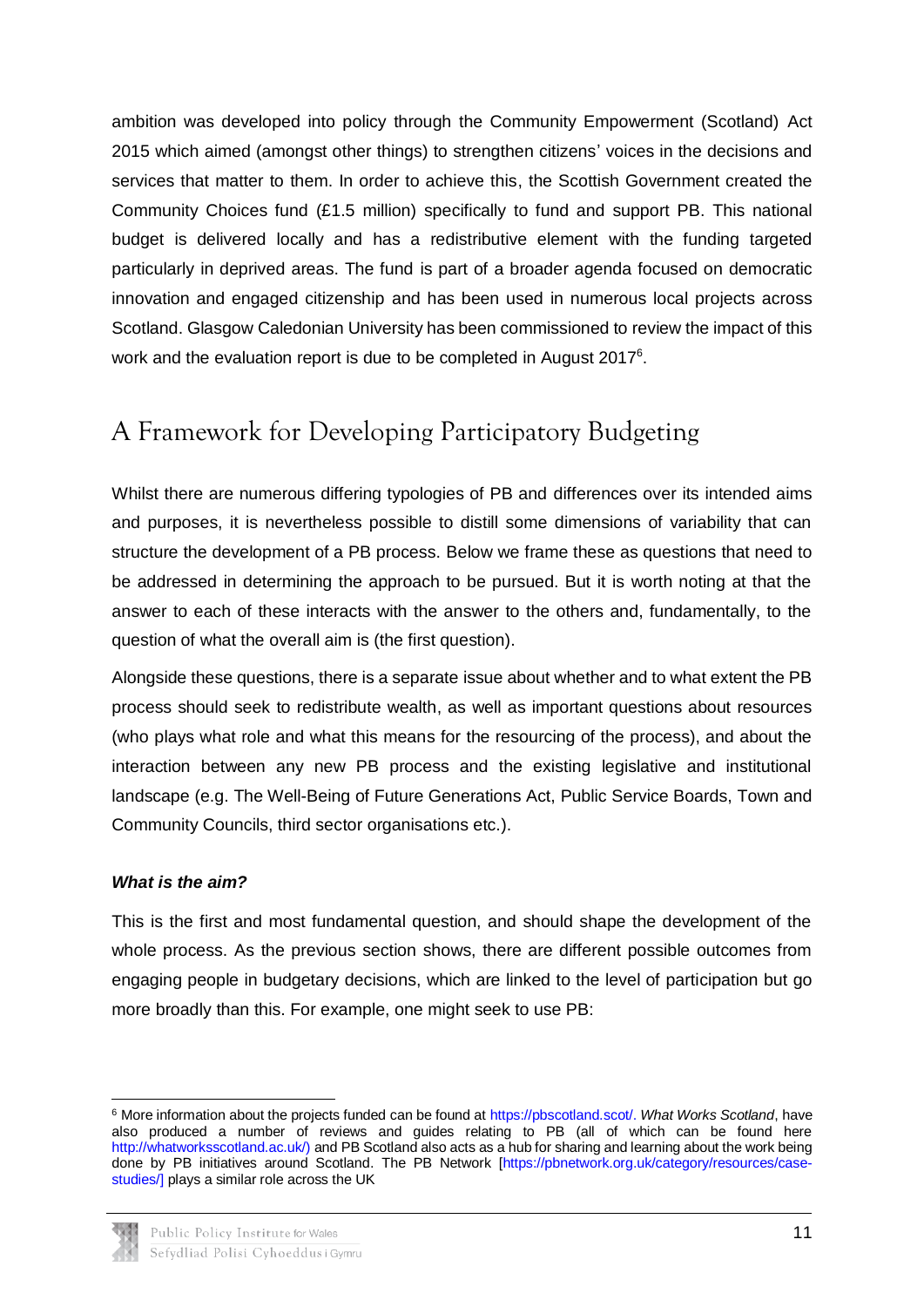- as a way of changing the relationship between citizen and state, and developing new forms of governing; or
- to engage people who feel disempowered and disconnected from governmental decision making; or
- to improve 'buy-in' for budgetary decisions; or
- to work with a specific population to improve the allocation of resources in a particular area (either geographical, or area of spend).

This list is illustrative, but each of these aims would have different implications for the subsequent questions – about the level of participation, who would participate, when and how. They also have implications for the amount of time and resources that would need to be invested to develop and manage the required structures and process, and to address any associated capacity issues.

#### *What should the degree of participation be?*

As discussed above (see figure 1), different types of PB can be categorised according to the level of participation that might be used in the process, from consultation, through involvement and collaboration, to empowerment<sup>7</sup>. As one moves across the spectrum from consultation through to empowerment, decision making responsibility shifts from elected representatives to citizens.

Control and decision making are areas of significant debate in the context of PB. Many commentators argue that to qualify as PB the process must allow the participants to have control of decision making, but there are variations of PB where the eventual decision still rests with elected representatives, or statutory bodies. Ultimately the level of participation has to reflect the intended aim. It will also determine which types of participatory method would be appropriate to pursue.

#### *What is the scale of the PB process?*

There are different elements to the question of scale:

#### Geographical scale (e.g. national, regional or local)

Almost all of the examples of PB to date have been at a local or municipality level. However, larger PB experiments have taken place in Paris and New York, and, as noted above, Portugal is embarking a national PB exercise (which this builds on ten years of experience of running local PB projects). Focusing on smaller geographical areas makes the process easier and less

<sup>-</sup><sup>7</sup> As discussed above, the lowest level of participation – 'inform' – is not considered sufficient to be a form of PB.

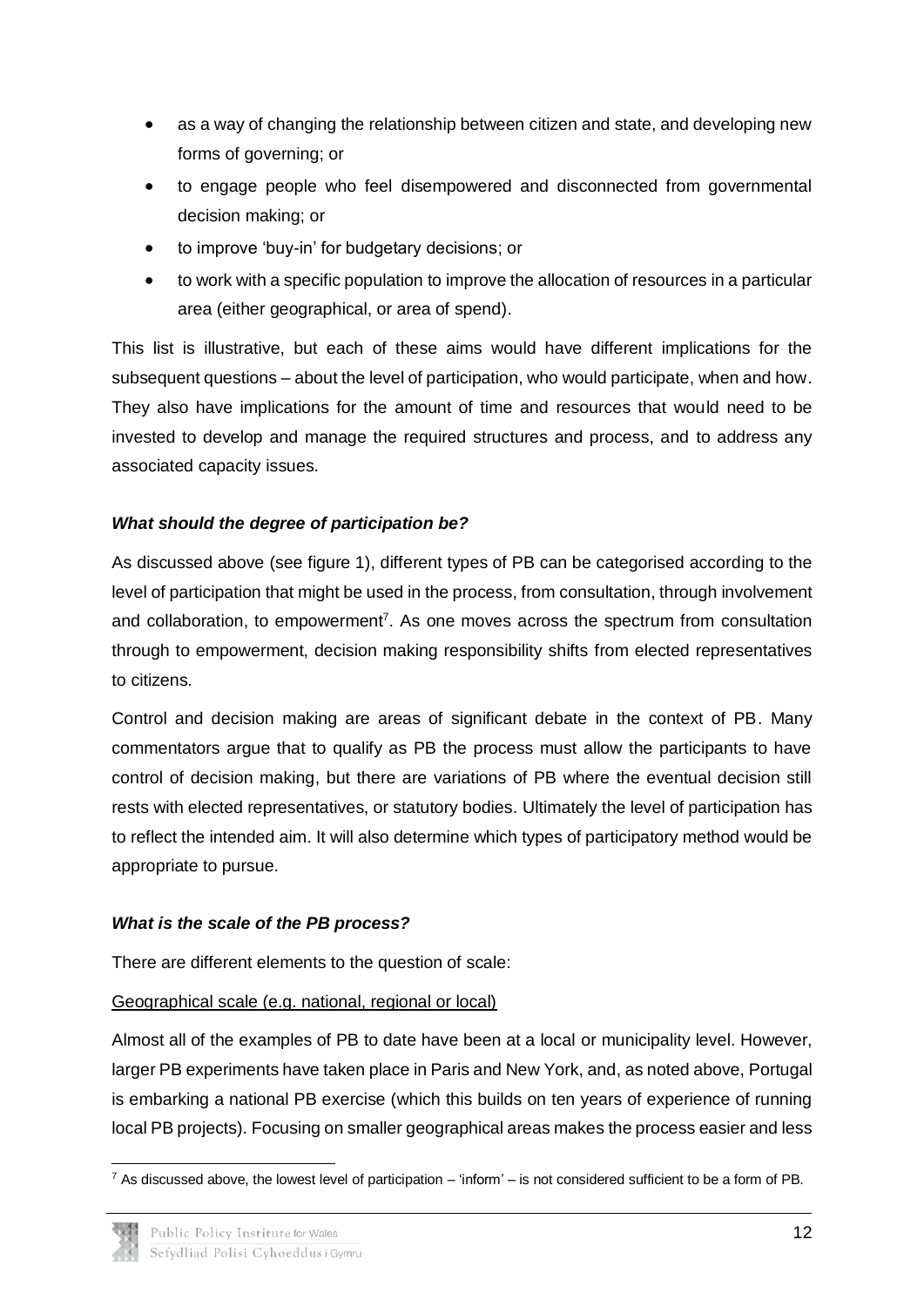resource intensive to manage. Larger scale PB exercises need to mitigate against the risk that the projects funded are concentrated in certain areas and are not 'visible' to the wider population.

#### Budget type and scale (e.g. small grant allocation, or setting priorities for mainstream budgets)

In the UK, community grant allocation has been the main form of PB funding, but using mainstream budgets can lead to more significant changes to traditional service delivery mechanisms, and is more likely to be sustainable (Harkins and Escobar, 2015).

## The focus (whether a budget is linked to a specific theme, such as local regeneration, or linked to a geographical area)

The current national PB process in Portugal, for example, is focused on five themes: culture, agriculture, science, education and training of adults. But it also has a geographical dimension, with eight groups of proposals, targeting different territories: one is nationwide; one for each of the 5 regions of mainland Portugal; and one for each of the two Autonomous Regions (Azores and Madeira). These groups do not compete with each other, since each one has its own equal financial allocation (more information on the Portuguese national model can be found in Appendix A).

#### *Who will be involved in the process?*

In some cases PB has involved whole populations within a specific area (such as in Paris). Others have targeted specific groups. For example, Boston allocated \$1m of capital funds for young people to spend through PB. The project, *Youth Lead the Change: Participatory Budgeting Boston*, has engaged thousands of young people in the democratic process (Idox 2016). Other examples include a combination of representative groups, NGOs, or private companies. Identifying who will be involved in the process can have a dramatic effect on both the resources involved and the eventual outcome.

The participants identified to be involved should be led by both the initial aim of the process and the scale at which it is being operated. Toronto Community Housing (TCH) for example wanted to give TCH residents the opportunity to decide how to spend capital funds to improve their communities. They therefore used tenants' councils to receive project suggestions from residents and then agree the priority projects for their district. Representatives from these councils also met to decide on two projects to be implemented for TCH as a whole (Sintomer et al 2013).

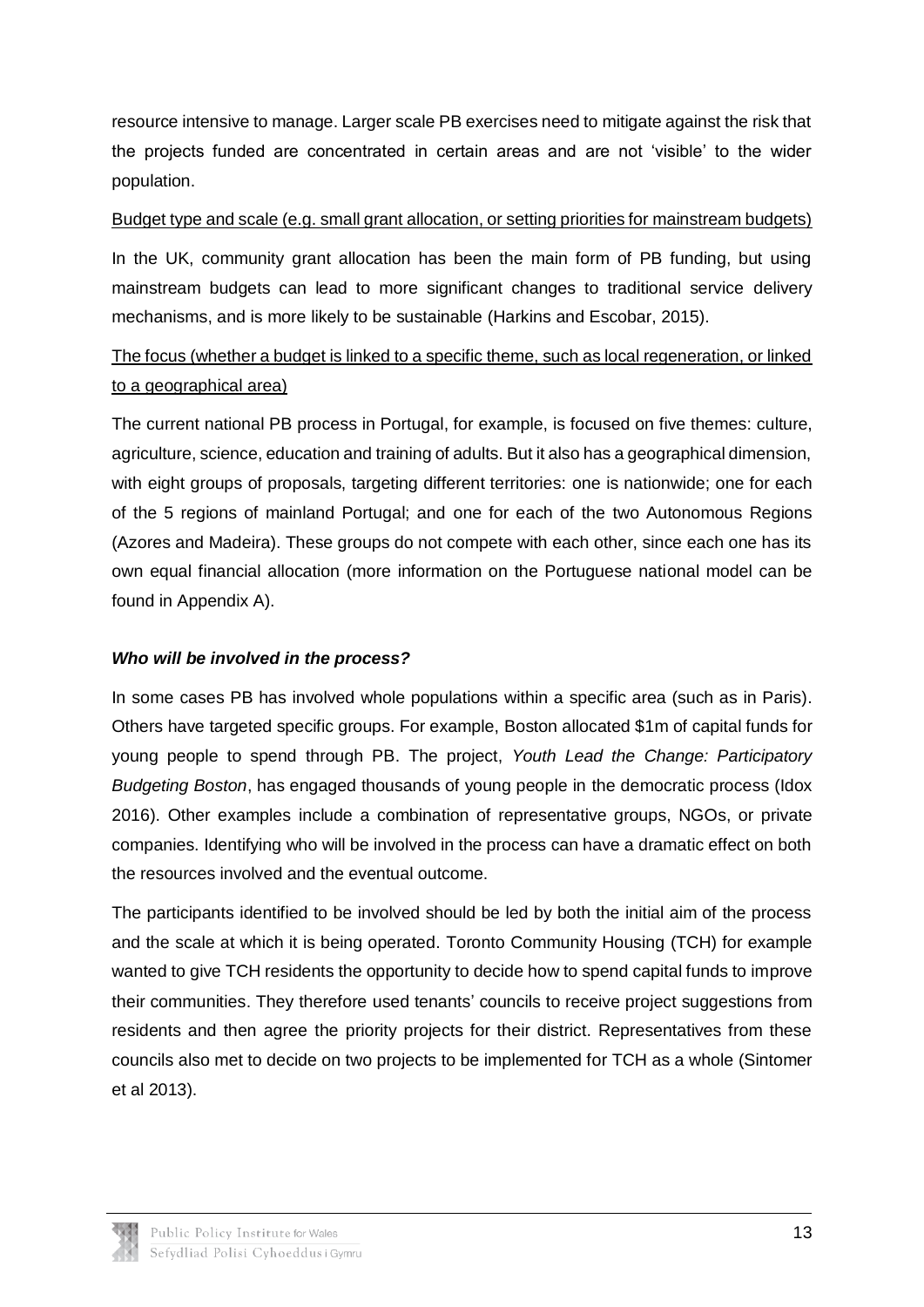#### *At what stage will people be involved?*

It is possible to identify five stages to a PB process (adapted from Leighninger and Rinehart 2016):

- 1. Allocation of a portion of a public body's budget to PB.
- 2. Articulating what the 'need' is that will be addressed through the PB process.
- 3. Development of project proposals.
- 4. Selection of projects to be funded.
- 5. Authorities then commit to implementing the winning projects which are subsequently monitored and reported on.

Depending on the approach taken, participants might be involved from stage two onwards. Again, the overall aim should help to determine which stage(s) participants are involved in and in what way. If the intention is to empower participants, for example, this might suggest involving them at every stage of the process – simply allowing people to vote on a set of proposals that have already been decided risks being viewed as tokenistic.

The approach taken in Paris is interesting in this regard. Starting in 2014, the newly elected Mayor was determined to implement PB as soon as possible, accepting that their first iteration would not be perfect and that it would be a learning process. Initially the Mayor's office selected 15 projects and asked Parisians to prioritise them. The second round was much more comprehensive, with the Mayor and her team implementing both digital and offline systems by which citizens could suggest project ideas with appropriate support. These ideas were then vetted against a number of criteria, of which feasibility was vital. Once shortlisted, a funded public campaign was organised to raise awareness and allow people to be informed and debate the projects' merits. Finally, a vote took place in order to prioritise differing projects, and the successful projects were implemented. Each of the successful projects was monitored to ensure they were being implemented effectively (Napolitano 2015).

#### *What is the method of involvement?*

There are many different methods or approaches to involving and engaging participants. Broadly, it is helpful to distinguish between two categories: deliberative and aggregative (Harkins and Escobar, 2015). The former encourages discussion and debate among participants. Aggregative approaches are based on participants voting.

Many advocates of PB argue that a deliberative process whereby participants can discuss and debate the merits of differing proposals before voting is an intrinsic part of PB. However, there are examples of PB which do not involve any deliberation, or where only representatives or delegates are involved in deliberation. Moreover, different methods might be used at different

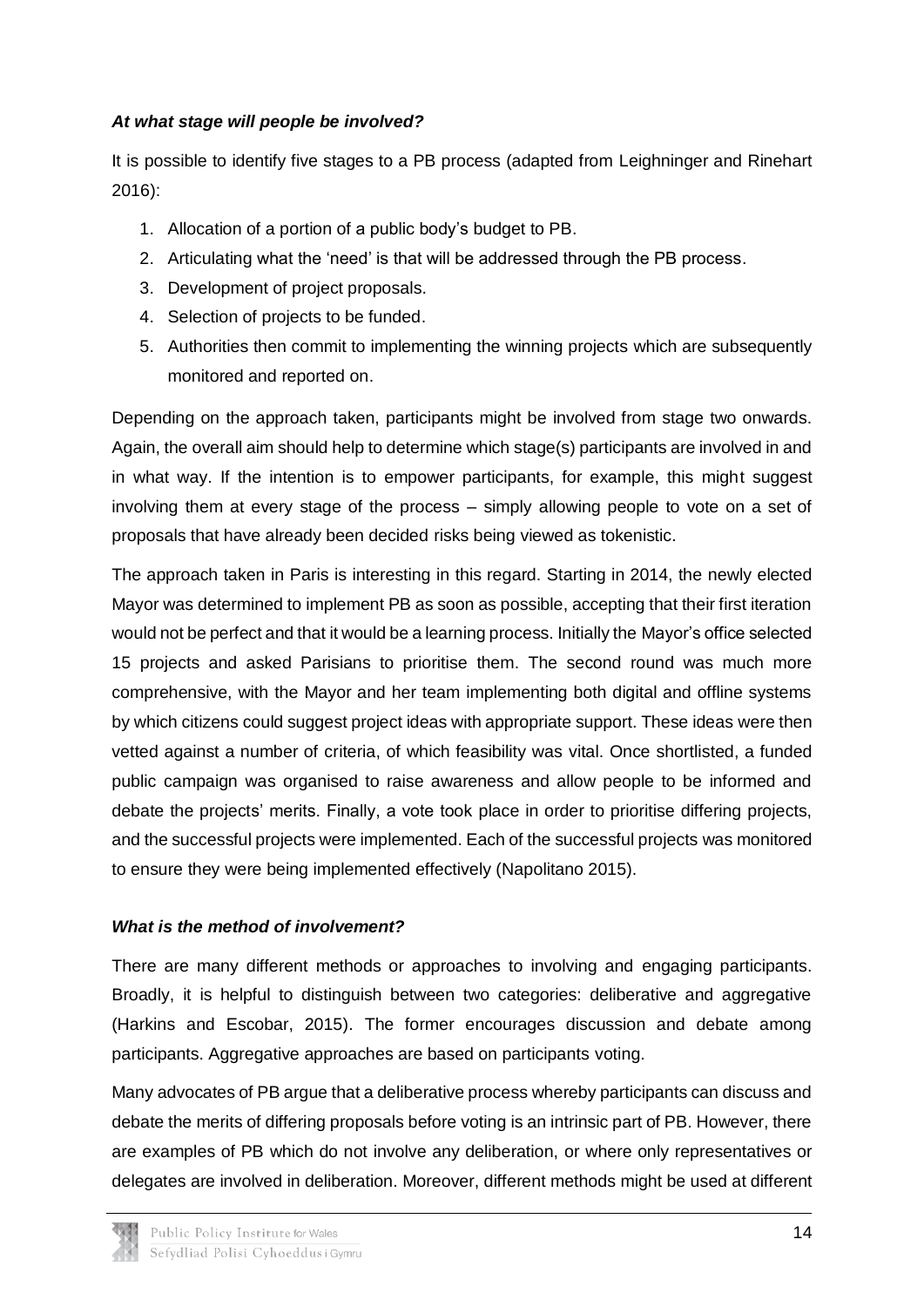stages of the process; for example, projects could be developed through deliberation among delegates, but then a wider group vote on which of these projects are funded.

The development of digital technologies has enabled people to be involved in PB in differing ways. There are examples (such as Cologne) where PB processes are conducted purely online with project suggestions submitted electronically, debate conducted via blogs and forums before a final vote is made through electronic means (Sintomer et al 2013). Other PB experiments have used a combination of digital and face-to-face mechanisms to improve participation and deliberation. More information on the use of digital in PB can be found in Appendix B, but the important lesson from the evidence is that digital PB should be used alongside traditional forms of engagement to compliment the mechanisms, rather than in isolation.

## <span id="page-17-0"></span>The Challenges for Effective Implementation

The available evidence points to a number of challenges relating to the effective implementation of PB.

## **Engagement and representation**

Ensuring that any PB process genuinely reflects the views of the whole of society rather than a small and elite group of participants is a considerable challenge. For example, a common criticism of attempts at PB in Germany is that participants are typically middle aged, highly qualified, employed men (Masser 2016). In other words, those most likely to participate in PB processes in Germany are those already best represented in most other political processes. Tackling this means not only widening participation, but targeting those who are 'hardest to reach'.

Evidence suggests that the representative and participatory potential of PB hinges on four factors. Firstly, in order to ensure sustained engagement with PB processes and limit attrition over time, it is paramount that the process result in tangible outcomes to prove that people's engagement has had an impact. Secondly, the process also needs to be ongoing, in order to build support and increase engagement over a long period (Sintomer et al 2103). Thirdly, there also needs to be effective marketing of the PB process to ensure everyone is aware of what is happening, how they can be involved and the impact that can be made. Finally, additional resources are often required to target those who are hardest to reach to ensure broad participation.

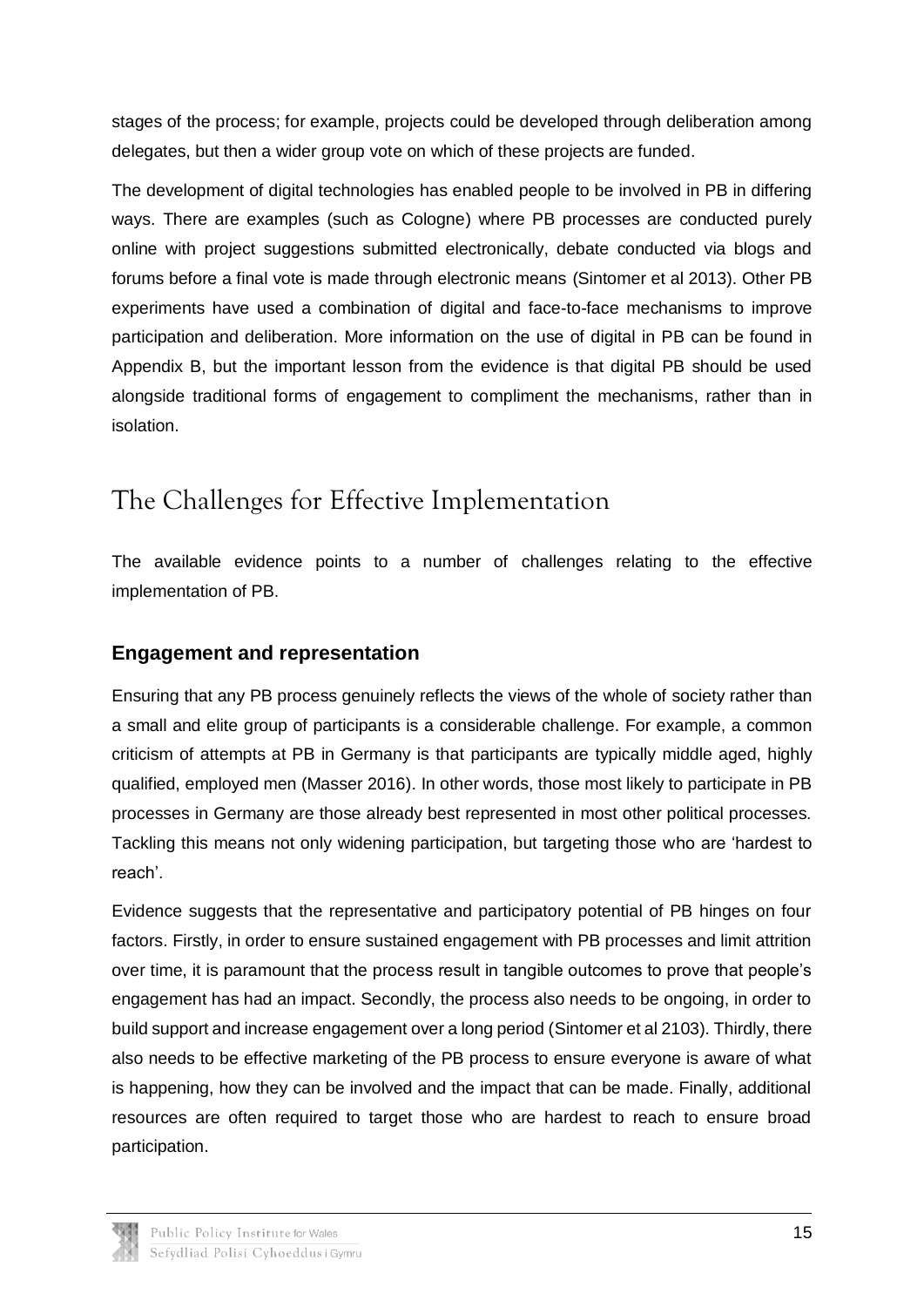There is the potential to use digital technologies to reach a much broader range of potential participants. One particularly interesting example, is in Portugal where there are plans to trial the use of ATMs to offer people the opportunity to vote on PB projects. However, using digital technology does not guarantee wider participation, and the evidence recommends that digital mechanisms should always be used alongside traditional face-to-face engagement to maximise participation and ensure everyone has the opportunity to contribute (Democratic Society 2016).

### **Sustaining the process**

One of the recurrent problems encountered with PB, including in those areas with considerable experience of deploying PB processes (such as in Brazil or Spanish cities like Cordoba), concerns the discontinuation of the process due to changes of administration and lack of cross-party support. One of the fundamentals of PB is that to succeed it needs to be a continuous process. Even in Portugal where there has been localised PB for over ten years, officials believe it will take over five years for their national PB process to bed in. However, party politics can easily override the community politics on which PB often depends, leaving participatory institutions typically at the mercy of representative institutions (Harkins and Escobar 2015).

This is a difficult issue to avoid, as politicians and political parties often differ on their views of, and support for, PB. The most obvious solution is to get cross-party consensus and potentially to make some statutory commitment. An alternative is to develop the process in a way that encourages it to become socially and institutionally embedded (e.g. through encouraging its use at multiple levels, with a range of institutions and with a wide range of people).

#### **Tangible outcomes and a transparent process**

To be successful, participants must be able to see the impact of their contribution<sup>8</sup>. Any PB process must have a tangible result that citizens feel they have participated in achieving. In the absence of actions resulting from a PB process, individuals will quickly become disillusioned and disengaged from the process, since their efforts are not linked to concrete impact.

 $8$  This is one of the reasons why budget calculators are typically not classified as type of PB, since it is very difficult for participants to see how their involvement influenced decision making or what outcomes stemmed from their engagement. There are some examples where there has been effective feedback from budget calculators which are mentioned in small part in the literature, but they are not generally referred to as a PB mechanism.



-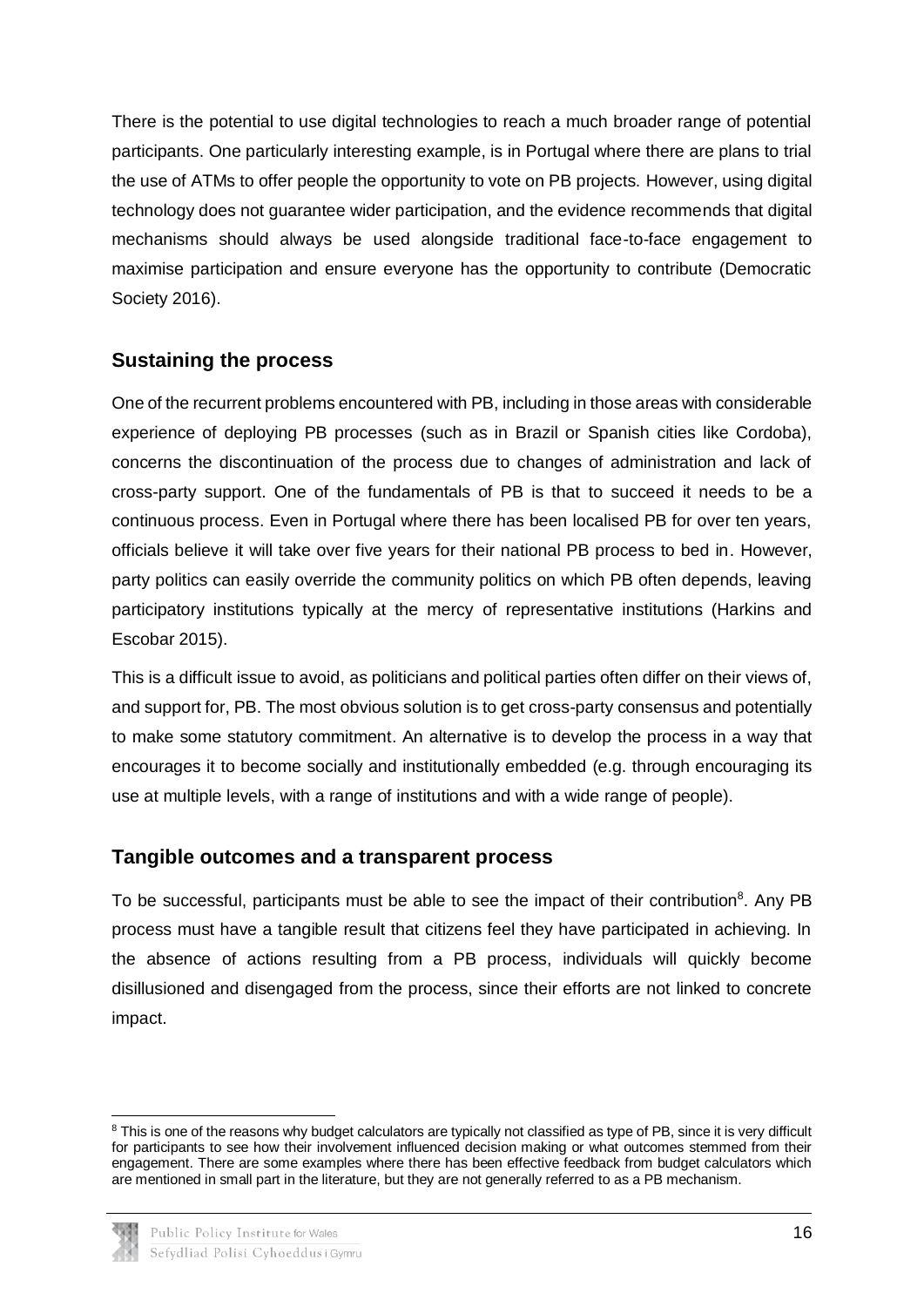Where people are voting on projects, it is important that all projects be assessed as feasible before the voting process gets underway. Assessing the feasibility of a project is normally a task undertaken by the organisation overseeing the PB process. Feasibility should be tested against pre-written criteria in order to ensure a transparent account of why a project was accepted or rejected. Depending on the scale of the PB process, this may place a considerable duty on responsible organisations. For example, in the second year of its implementation, the Paris PB process received 5,000 project ideas. Using clear feasibility criteria, these were subsequently sifted down to 77 Paris-wide, and 500 district-specific, projects (De Bulb 2016).

However, whilst feasibility is a necessary condition for successful projects, it is not sufficient to guarantee favourable outcomes. Support for selected projects must also continue throughout implementation, and progress must be continually fed back to demonstrate impact.

## **Measurement and evidence for PB**

Given the diversity of possible aims and approaches, it is important to think about what impact PB is intended to have, and how this will be measured. Effective baseline data need to be collected to allow the measurement of improvements in the stated aims and objectives. Without these elements, it may always be possible to give an intuitively plausible account of the positive impacts of PB, but it will not be possible to empirically prove it or explain what causal mechanisms are at the heart of the process. This points to the need for a robust evaluation framework surrounding PB approaches, making clear the aims and objectives, the causal mechanisms which will deliver them and the evidence which could be used to assess their effectiveness.

## **Governance and capacity**

Effective PB processes are driven by strong effective leadership and ownership of the process. Areas also need to have both the technical competence and resources to conduct selected projects, alongside robust accountability mechanisms that ensure projects are undertaken and that people's views are represented. Finally, meaningful participation in a PB process will require citizens to be able to access the necessary information and skills to make informed decisions about how funding should be allocated.

# <span id="page-19-0"></span>Implications for the Welsh Government Budget Process

The first step in designing a PB process for the national budget in Wales will be determining what it is that the process is seeking to achieve. The evidence shows that more ambitious PB

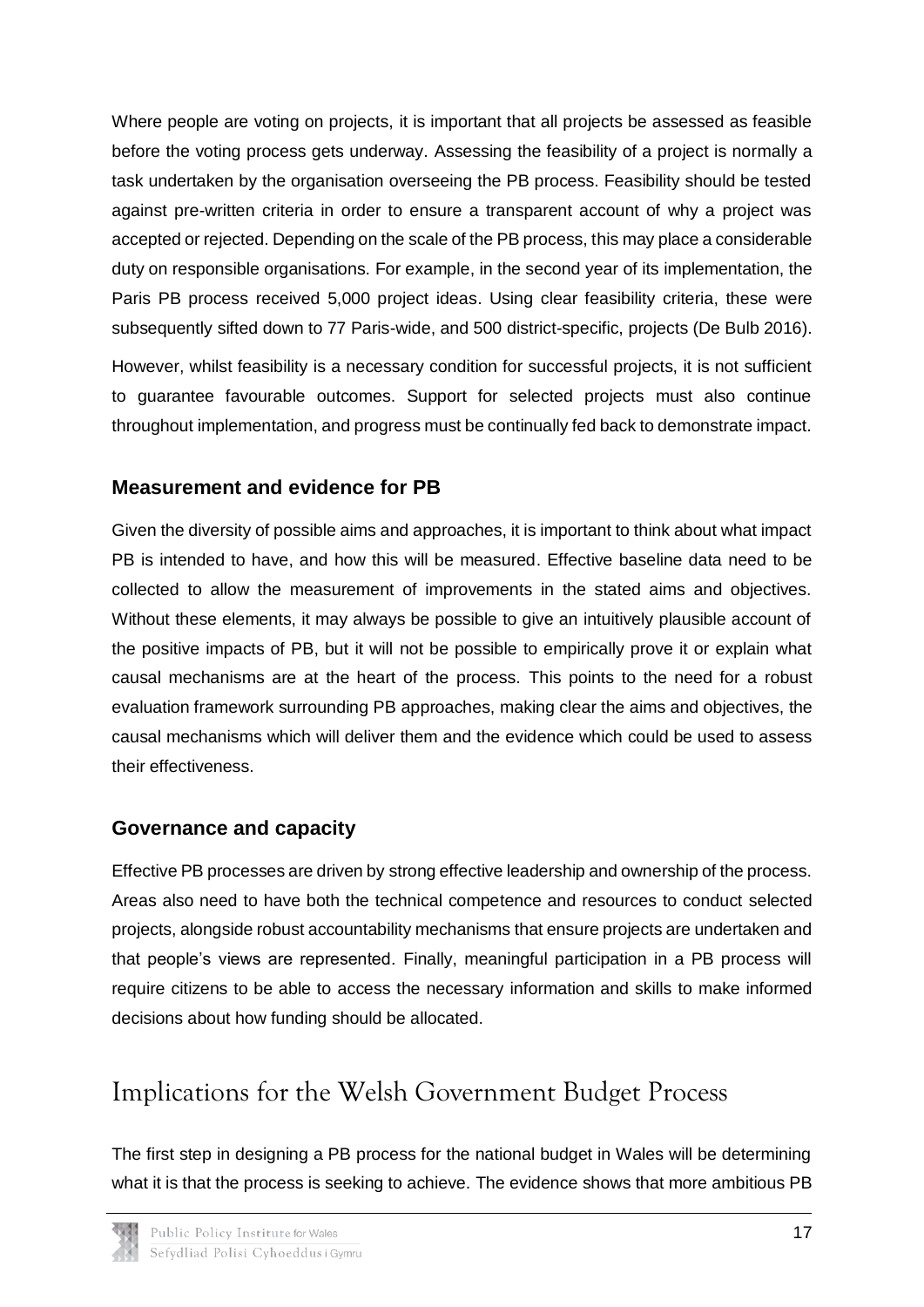exercises require time and resources to become established. Experience elsewhere shows that it may be useful to start with more modest approaches that evolve over time; for example scaling up the participation across the different stages (as with the example in Paris), so that in year one participants vote on possible projects, but in subsequent years, they are also asked to put forward ideas for projects to be voted on.

It will also be important to consider scale, both in terms of the geographical footprint and the type of budget that would be subject to PB. Launching a national process which does not build on local or regional processes would be unprecedented, and careful consideration would need to be given to how to ensure equitable distribution both in terms of participation and in terms of the beneficiaries of any funding. In a time of budget pressures, identifying new funding to distribute through PB will be challenging, and recommending that areas of mainstream funding be allocated by or diverted to PB may encounter opposition.

Depending on the level of ambition, it will be important to appropriately resource any PB process. Genuine, meaningful engagement is resource intensive, and inadequate resourcing of any process risks not only failing to realise potential benefits, but also generating negative outcomes in terms of public disengagement and disillusionment.

Finally, while the legislative, policy and institutional landscape in Wales arguably lends itself to the development of PB, it will be important to map existing engagement activities by public bodies in Wales to ensure that any new process is, at the very least, not duplicative.

Depending on the aspirations for the use of PB techniques in the national budget process in Wales, this suggests that the focus in the short term might usefully be on laying the foundations for future budgets through, for example:

- Deciding what the Welsh Government wants to achieve through PB (e.g. redistribution mechanism, increased political engagement, more transparency etc.) and what level of participation there will be from the public;
- Establishing a baseline measurement for the outcomes that Welsh Ministers would like to achieve (e.g. understanding of budgets / awareness of budget pressures / engagement / trust in politics);
- Testing which tools might be most suitable for engagement;
- Identifying different stakeholders who could be involved in engagement events;
- Planning how the digital and face-to-face data will be analysed; and
- Exploring how differing levels of Government can be involved in PB so that it becomes recognised as part of the governing process rather than a one-off exercise.

This could be pursued alongside the use of other forms of engagement or consultation that signal an intended direction of travel. It could be possible, for example, for the Welsh

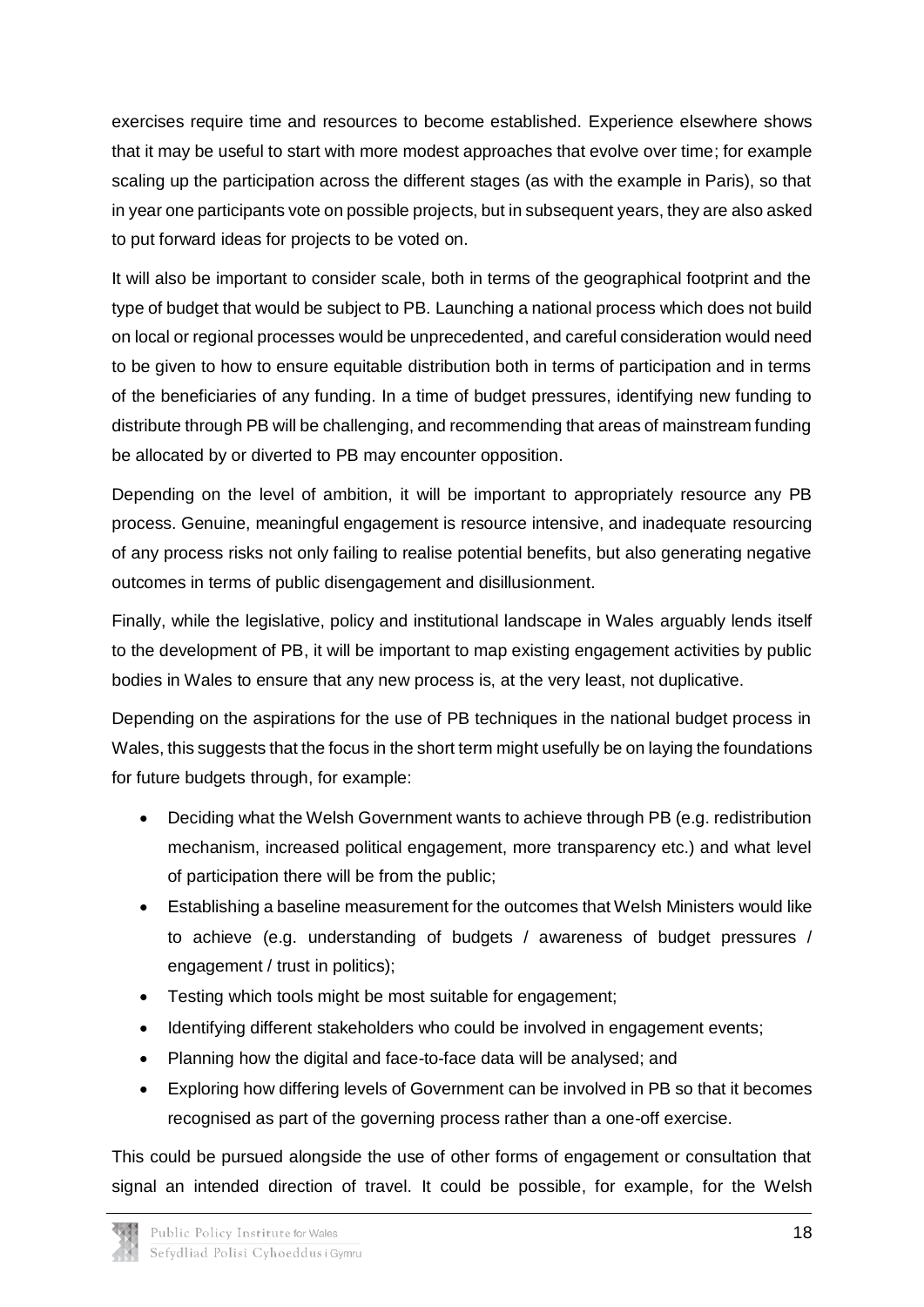Government to engage with certain groups on their budget proposals at an early stage in order to get feedback. It may also be possible to set up an online budget calculator tool using a number of off-the-shelf systems available (e.g. You Choose<sup>9</sup>). This would allow citizens to input how they would allocate public finances and would provide valuable information with which to complement existing stakeholder group feedback. If this approach was pursued, it would be important to be clear about whether and how it fitted in to broader engagement and future aspirations for PB in Wales. Without this, it might risk people feeling further removed from the decision making process.

<sup>-</sup><sup>9</sup> You Choose is an online budget simulator which has been used by a number of local authorities across the UK to involve the public in seeing how they would address budget pressures. More information about You Choose can be foun[d https://www.local.gov.uk/our-support/research/software-and-tools/youchoose-budget-tool](https://www.local.gov.uk/our-support/research/software-and-tools/youchoose-budget-tool)

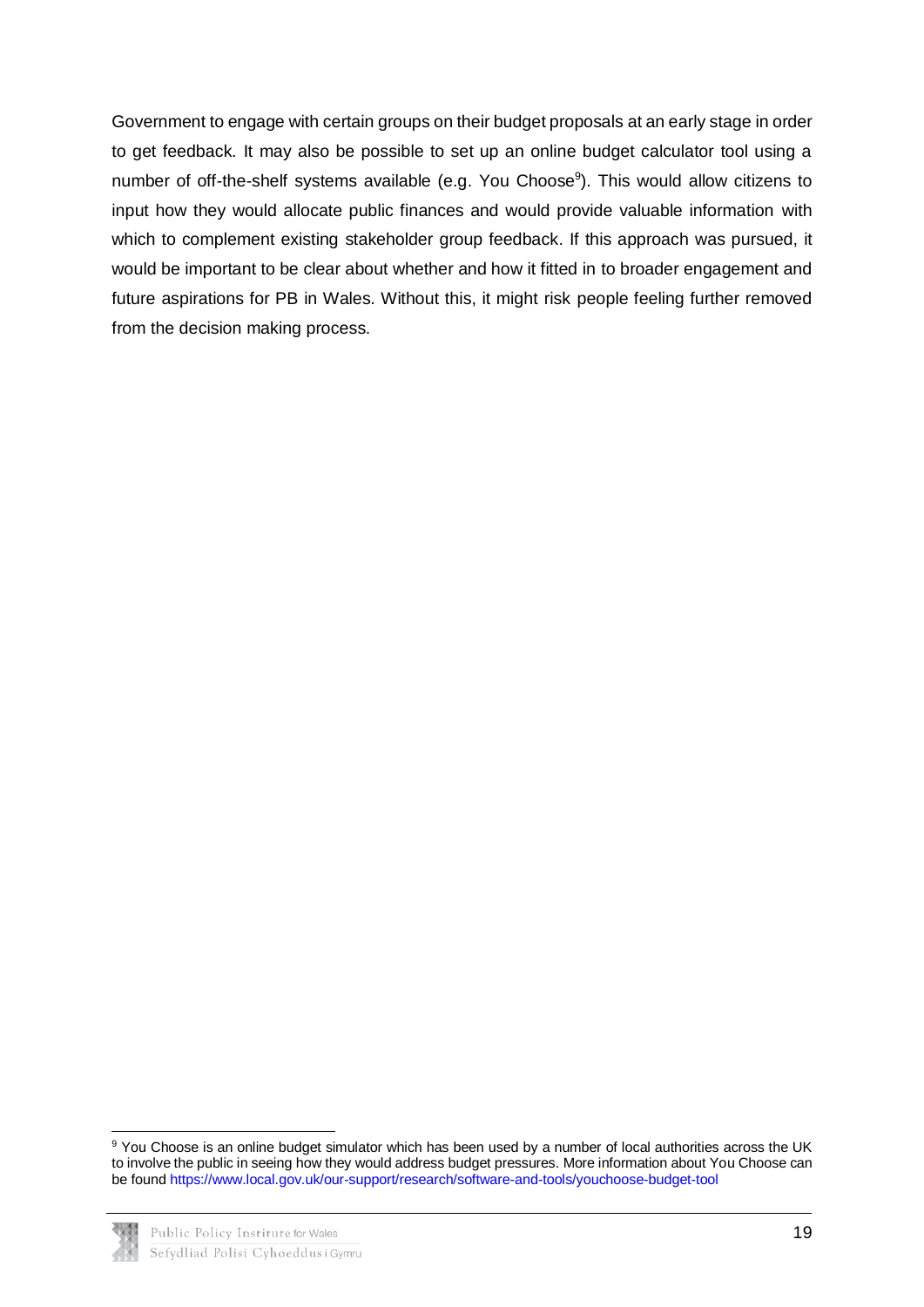## <span id="page-22-0"></span>References

Abers, R. (2000) **Inventing local democracy. Grassroots politics in Brazil**. Lynne Rienner Publishers, Boulder/London.

Allegretti, G,. and Herzberg, C.(2005) **Participatory budgets in Europe. Between efficiency and growing local democracy Transnational Institute**. Briefing No 2004/5. Transnational Institute, Amsterdam.

Avritzer, L. (2002) **Democracy and the public space in Latin America.** Princeton University Press, Princeton, NJ.

Bassoli, M. (2012) **Participatory Budgeting in Italy: An Analysis of (Almost Democratic) Participatory Governance Arrangements.** International Journal of Urban and Regional Research Volume 36.6 pp. 1183-1203. Retrieved from <http://onlinelibrary.wiley.com/doi/10.1111/j.1468-2427.2011.01023.x/epdf>

Baiocchi, G. (2005) **Militants and citizens: the politics of participatory democracy in Porto Alegre.** Stanford University Press, Stanford, CA

Boudling, C and Wampler, B. (2009) **Voice, Votes, and Resources: Evaluating the Effect of Participatory Democracy on Well-being.** World Development Volume 38.1 pp. 125-135. Retrieved from [http://ac.els-cdn.com/S0305750X09000953/1-s2.0-S0305750X09000953](http://ac.els-cdn.com/S0305750X09000953/1-s2.0-S0305750X09000953-main.pdf?_tid=14c76402-1ace-11e7-a292-00000aacb362&acdnat=1491485987_c7ce783ebebe6af157298159d7db22b9) main.pdf? tid=14c76402-1ace-11e7-a292-

[00000aacb362&acdnat=1491485987\\_c7ce783ebebe6af157298159d7db22b9](http://ac.els-cdn.com/S0305750X09000953/1-s2.0-S0305750X09000953-main.pdf?_tid=14c76402-1ace-11e7-a292-00000aacb362&acdnat=1491485987_c7ce783ebebe6af157298159d7db22b9)

Bowers, A, P. and Bunt, L. (2016) **Your Local Budget Unlocking the Potential of Participatory Budgeting. Nesta. London. Retrieved from** [https://www.nesta.org.uk/sites/default/files/your\\_local\\_budget.pdf](https://www.nesta.org.uk/sites/default/files/your_local_budget.pdf)

De Bulb, A. (2016) **[Participatory budgeting goes digital in Paris](https://blog.bulbintown.com/participatory-budgeting-paris/)**. Retrieved from **<https://blog.bulbintown.com/participatory-budgeting-paris/>**

Department for Communities and Local Government (2011) **Communities in the driving seat: a study of Participatory Budgeting in England Final report**. Department for Communities and Local Government, London. Retrieved from [https://pbnetwork.org.uk/wp](https://pbnetwork.org.uk/wp-content/uploads/2016/09/SQW-report-2011.pdf)[content/uploads/2016/09/SQW-report-2011.pdf](https://pbnetwork.org.uk/wp-content/uploads/2016/09/SQW-report-2011.pdf)

Dias, N. (ed.) (2014) **Hope for democracy 25 years of participatory budgeting worldwide**. Nelson Dias, São Brás de Alportel.

Democratic Society (2016) **Digital tools and Scotland's Participatory Budgeting programme - A report by the Democratic Society for the Scottish Government February 2016**. The Democratic Society, Edinburgh. Retrieved from [http://www.demsoc.org/wp](http://www.demsoc.org/wp-content/uploads/2016/01/DS-Digital-Tools-paper.pdf)[content/uploads/2016/01/DS-Digital-Tools-paper.pdf](http://www.demsoc.org/wp-content/uploads/2016/01/DS-Digital-Tools-paper.pdf)

Escobar, O. and Elstub, S. (2016) **Deliberative innovations: Using 'mini-publics' to improve participation and deliberation at the Scottish Parliament**. Retrieved from <https://test123582.files.wordpress.com/2017/04/deliberativeinnovations-researchpaper.pdf>

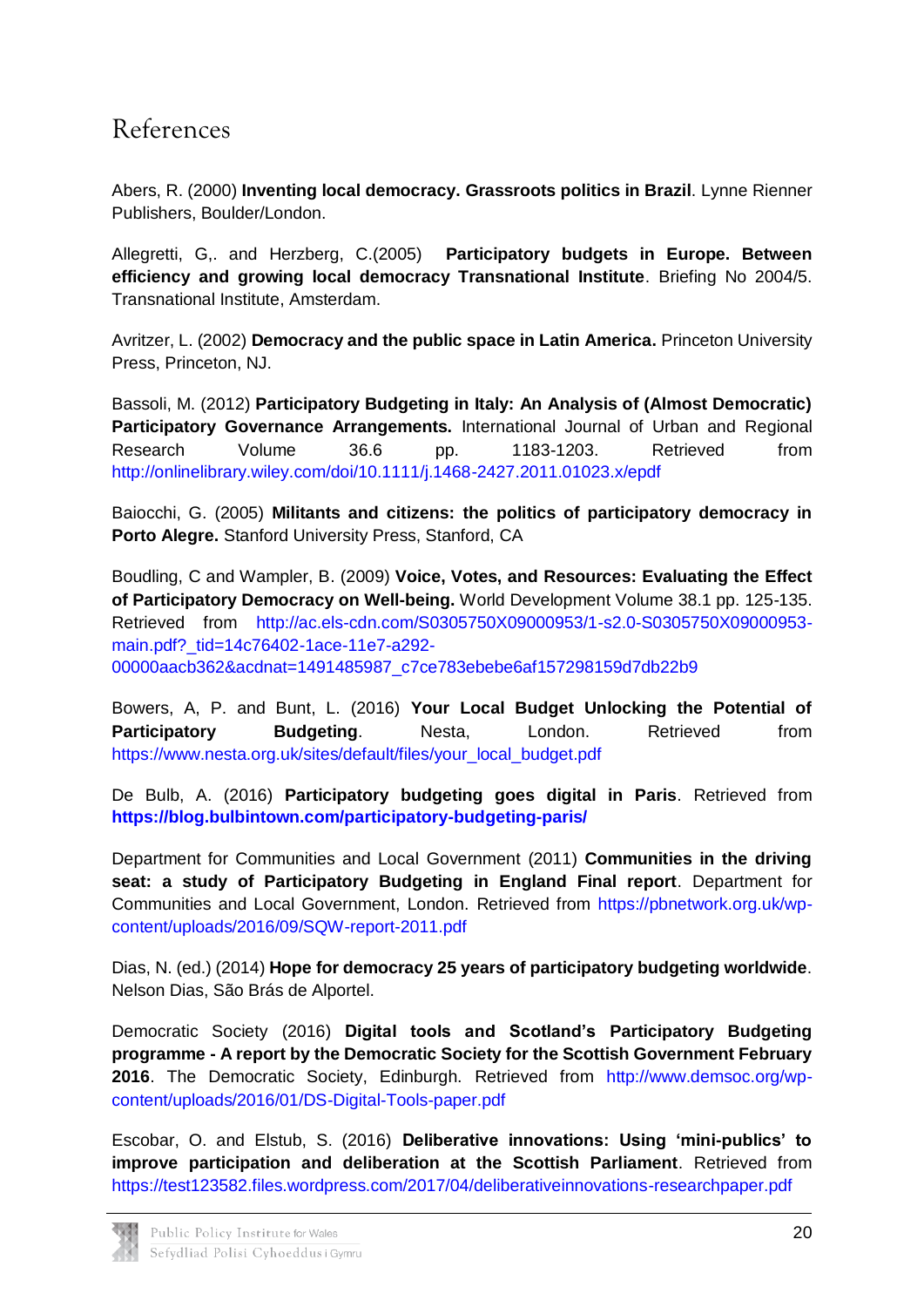Frances, B., Newenham-Kahindi, A., and Herremans, I. (2010) **When suits meet roots: The antecedents and consequences of community engagement strategy**, *Journal of Business Ethics*, 95(2): 297-318.

Goldfrank, B. (2007) **Lessons from Latin American experience in participatory budgeting.** In A. Shah (ed.), Participatory budgeting, World Bank Institute, Public Sector Governance and Accountability Series, Washington, DC.

Gret, M. and Y, Sintomer. (2005) **The Porto Alegre experiment: learning lessons for a better democracy.** Zed Books, London.

Harkins, C and Escobar, O. (2015) **Participatory Budgeting in Scotland: An overview of strategic design choices and principles for effective delivery**. Glasgow Centre for Population Health, WWS. Retrieved from<http://www.gcph.co.uk/publications/605>

Harkins, C., Moore, K., and Escobar, O**.** (2016) **Review of 1st Generation Participatory Budgeting in Scotland.** What Works Scotland, Edinburgh.

Herzberg, C., Rocke, A., and Sintomer, Y. (2008) **Participatory Budgeting in Europe: Potentials and Challenges.** International Journal of Urban and Regional Research Volume 32.1 pp 164–78.

Head, B, W. (2007) **Community engagement: Participation on whose terms?,** *Australian Journal of Political Science*, 42(3): 441-454.

Idox (2016) **Participatory Budgeting** – Information Service in Focus. Retrieved from [http://informationservice.idoxgroup.com/iii/customerarea/infoservice/search.do?action=show](http://informationservice.idoxgroup.com/iii/customerarea/infoservice/search.do?action=showDocument&refno=B45413) [Document&refno=B45413](http://informationservice.idoxgroup.com/iii/customerarea/infoservice/search.do?action=showDocument&refno=B45413)

Jaramillo, M and Alcázar, L. (2017) **Does Participatory Budgeting have an Effect on the Quality of Public Services? The Case of Peru's Water and Sanitation Sector**. In G. Perry, R. Angelescu Naqvi (eds.), Improving Access and Quality of Public Services in America. Retrieved from [http://link.springer.com/chapter/10.1057%2F978-1-137-59344-3\\_4](http://link.springer.com/chapter/10.1057%2F978-1-137-59344-3_4)

Leinghninger, M and Rinehart, C. (2016) **Power to the people! (and settings for using it wisely?).** Public Agenda, Brooklyn NY.

Masser, K. (2013) **Participatory Budgeting as its Critics See It**. Retrieved from <http://www.buergerhaushalt.org/en/article/participatory-budgeting-its-critics-see-it>

Napolitano, A. (2015) **Lessons From Paris, Home to Europe's Largest Participatory Budget.** Retrieved from [http://techpresident.com/news/25441/paris-experiments](http://techpresident.com/news/25441/paris-experiments-participatory-budget-codesign)[participatory-budget-codesign](http://techpresident.com/news/25441/paris-experiments-participatory-budget-codesign)

Park, A., Bryson, C., Clery, E., Curtice, J. and Phillips, M. (eds.) (2013) **British Social Attitudes: the 30th Report**. Retrieved from [www.bsa-30.natcen.ac.uk](http://www.bsa-30.natcen.ac.uk/)

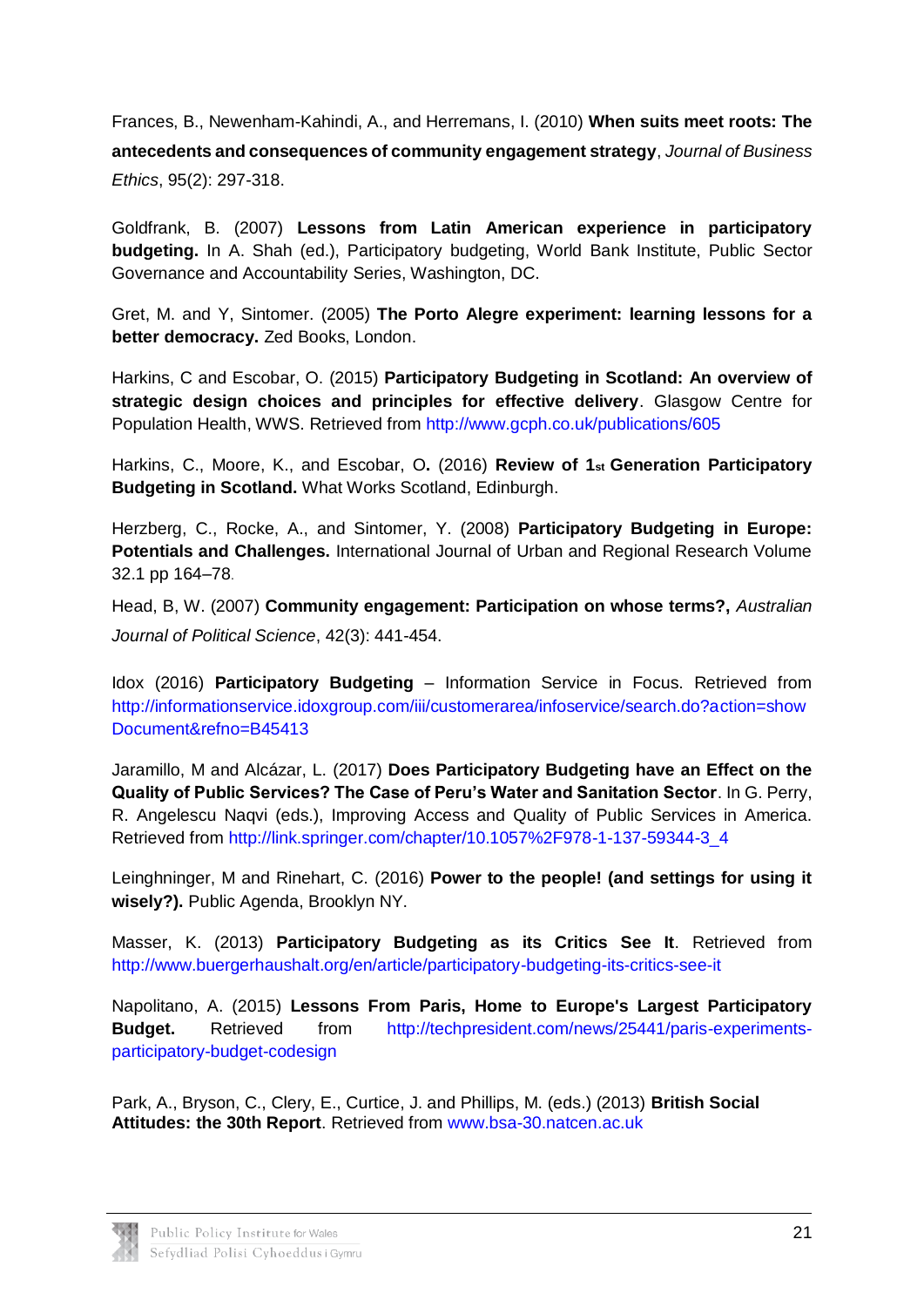Ruesch, M, A, and Wagner, M. (2012) - **Participatory Budgeting in Germany: Citizens as Consultants.** Retrieved from [http://www.internationalbudget.org/wp](http://www.internationalbudget.org/wp-content/uploads/Ruesch-Wagner-PB-in-Germany.pdf)[content/uploads/Ruesch-Wagner-PB-in-Germany.pdf](http://www.internationalbudget.org/wp-content/uploads/Ruesch-Wagner-PB-in-Germany.pdf)

Rowe, Gene, and Lynn J. Frewer, (2005**) A typology of public engagement mechanisms** *Science, Technology, & Human Values*, 30(2): 251-290.

Sintomer, Y., Herzberg, C., and Allegretti, G. (2013) **Participatory Budgeting Worldwide**. Engagement Gobal, Bonn. Retrieved from [http://www.ces.uc.pt/myces/UserFiles/livros/1097\\_DG-25\\_bf.pdf](http://www.ces.uc.pt/myces/UserFiles/livros/1097_DG-25_bf.pdf)

Sgueo, G. (2016) **Participatory budgeting: An innovative approach.** European Parliamentary Research Service, Brussels.

The PB Unit (2010) **Participatory Budgeting in the UK – A Toolkit Second Edition January.** Retrieved from [https://pbnetwork.org.uk/wp-content/uploads/2016/02/Participatory-](https://pbnetwork.org.uk/wp-content/uploads/2016/02/Participatory-Budgeting-Toolkit-2010.pdf)[Budgeting-Toolkit-2010.pdf](https://pbnetwork.org.uk/wp-content/uploads/2016/02/Participatory-Budgeting-Toolkit-2010.pdf)

The World Bank (2007) **Participatory Budgeting** Edited by Shah, A. Retrieved from <http://siteresources.worldbank.org/PSGLP/Resources/ParticipatoryBudgeting.pdf>

UNDP (2001) **Human development report 2001**. UNDP, New York. Retrieved from <http://hdr.undp.org/en/content/human-development-report-2001>

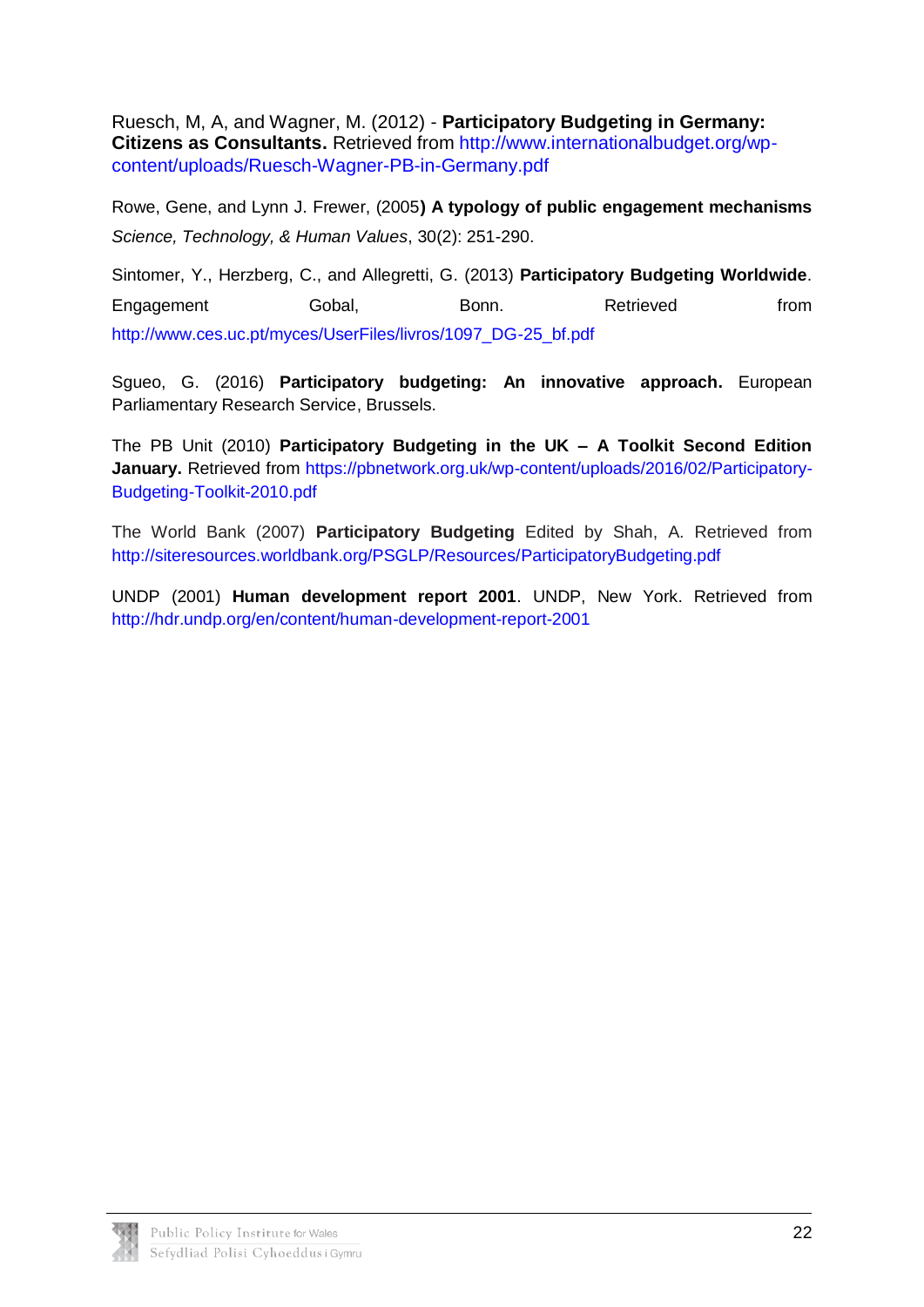# <span id="page-25-0"></span>Appendix A: Examples of the Use of Participatory Budgeting

Since the original experiment in Porto Alegre in 1989, there are now estimated to be over 1000 examples of PB in Latin America, representing over a third of the instances of PB worldwide (Sgueo 2016). In Europe there are also more than 1000 examples of PB in practice across more than 100 European cities, including in large cities like Paris, Seville, Spain, Rome, Lisbon and Berlin (Herzberg et al 2008). The PB processes implemented across these areas demonstrate the significant diversity PB can take, not only in terms of scale and scope of participation, but in terms of funds allocated, political principles espoused, and capacity for the process to be sustained over time.

For instance, while PB has been routinely used by certain Latin American countries as a means of redistributing wealth since the late 1980s, North America is only beginning to embrace it. Thus, for example, New York spent over \$24 million through PB in 2014, using money that was previously under the sole control of elected politicians and public officials. Further, in 2015, for the second year in a row, the city of Boston allocated \$1,000,000 of capital funds for young people to spend through PB. The project, *Youth Lead the Change: Participatory Budgeting Boston*, has engaged thousands of young people in the democratic process (Idox 2016).

In contrast to the primarily deliberative PB processes of large American cities, Iceland has based its PB experiment on a hybrid model, coupling deliberative and redistributive goals to help prioritise its spending since the introduction of austerity in the wake of the 2008 economic crisis. Participatory democracy is at the centre of its strategy to re-engage people and rebuild democratic systems. Through its PB project, *Better Neighbourhoods*, 300 million Icelandic Krona (ISK) (about £1.4m) is allocated each year based on citizens' ideas of how to improve 10 different neighbourhoods in Reykjavik, the capital city. Citizens submit their ideas for projects they think will improve their neighbourhoods, and the City of Reykjavik evaluates the costs and feasibility of each project. In this way, Iceland has seen tens of thousands of people participate in the PB process, with over 1000 ideas submitted and 420 approved (Idox 2016).

To date, the largest sum of public money ever to be allocated for a PB process in Europe was \$426 million between 2015 and 2020, by the newly elected mayor in Paris. More details on PB in Paris are in the section below.

### **Paris**

Paris has the biggest PB in Europe but is still relatively new to implementing this sort of process. Starting in 2014, the newly elected mayor was determined to implement PB as soon

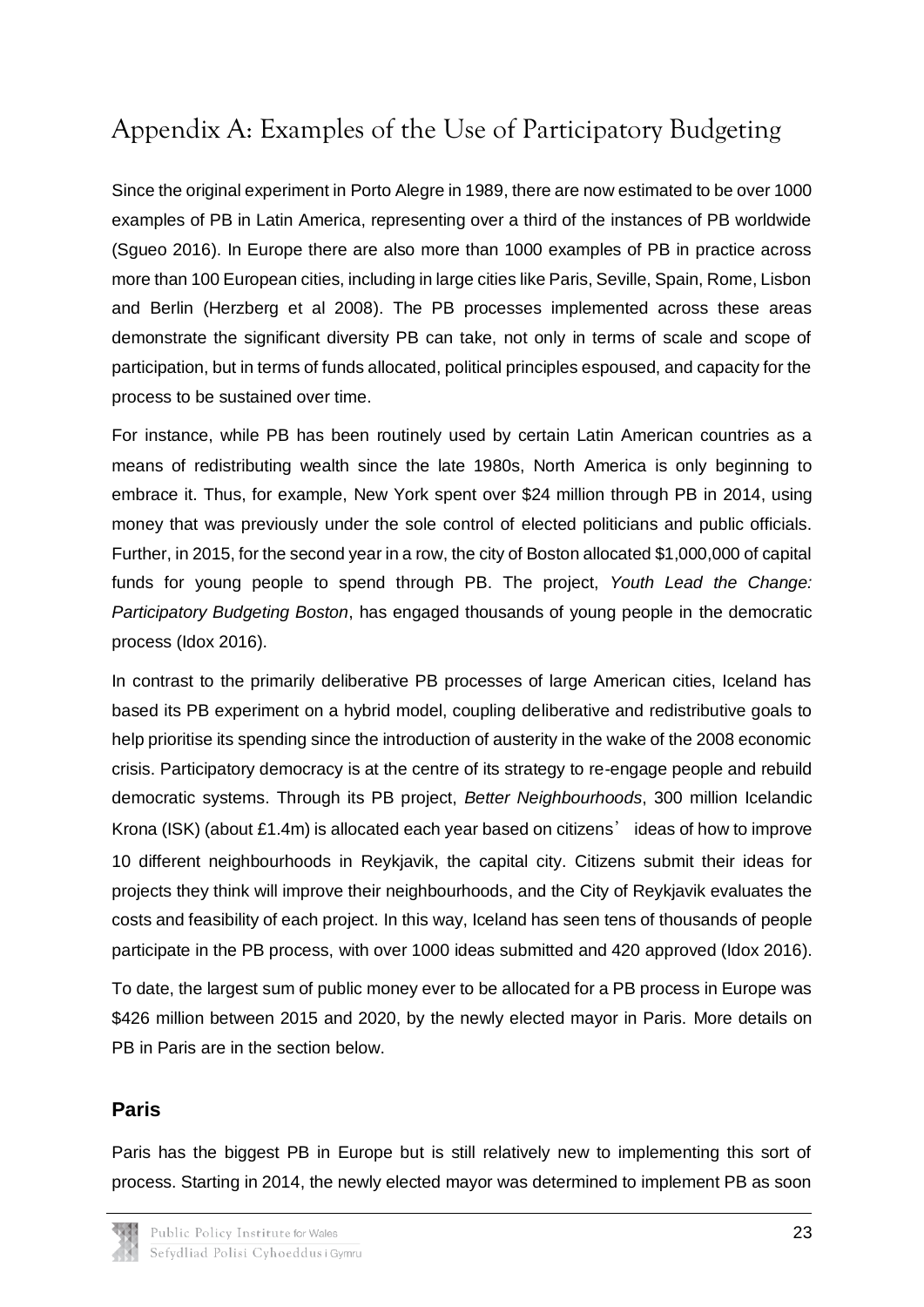as possible, accepting that their first iteration would not be perfect and that it would be a learning process. Initially the mayor's office selected 15 projects for Parisians to prioritise as the PB exercise. However, the second round was much more comprehensive, with the Mayor and her team implementing both digital and offline systems by which citizens can suggest project ideas with appropriate support. These ideas are then vetted against a number of criteria, of which feasibility is vital. Once shortlisted, a funded public campaign is organised to raise awareness and allow people to be informed and debate the projects' merits. Finally, a vote takes place in order to prioritise differing projects, and the successful projects are implemented. Each of the successful projects are then monitored to ensure they are being implemented effectively (Napolitano 2015). One particularity of the Paris model concerns its 'nested' structure, whereby, in addition to there being a Paris-wide PB process, each of the 20 districts in Paris also have their own PB fund. In order to ensure the effectiveness of the process at both the district and city level, resources have been granted to both involve people and develop appropriate technologies to help people in the design and implementation of their ideas.

## **Portugal**

Portugal recently became the first country in the world to introduce a participatory budget at the national level, building on many years' experience of implementing PB at the local level. Nevertheless, Portugal's national PB process remains less well-known and recognised than its regional and local programmes, which have been running for a number of years. As a result, Portuguese authorities believe it will take at least five more years for the nationwide program to become known and recognised.

The national Participatory Budget integrates groups of proposals with different territorial scope – from the regional to the national. This is intended to allow for complete coverage of the country, as well as broader engagement between local communities and citizens. The Particpatory Budget Project (PBP) has 8 groups of proposals according to territory scope: 1 nationwide; 1 for each of the 5 regions of mainland Portugal; 1 for each of the 2 Autonomous Regions (Azores and Madeira). These groups do not compete with each other, since each one has its own equal financial allocation.

The total budget will be EUR 3 million, to be included in the 2017 state budget. The money will be invested in the areas of culture, agriculture, science, education and training of adults. The process has two main phases: the phase for presenting proposals and a phase for voting on the projects. The phase for presenting proposals takes place between January and April. All proposals for the PBP must be presented in person at Participative Meetings, held in

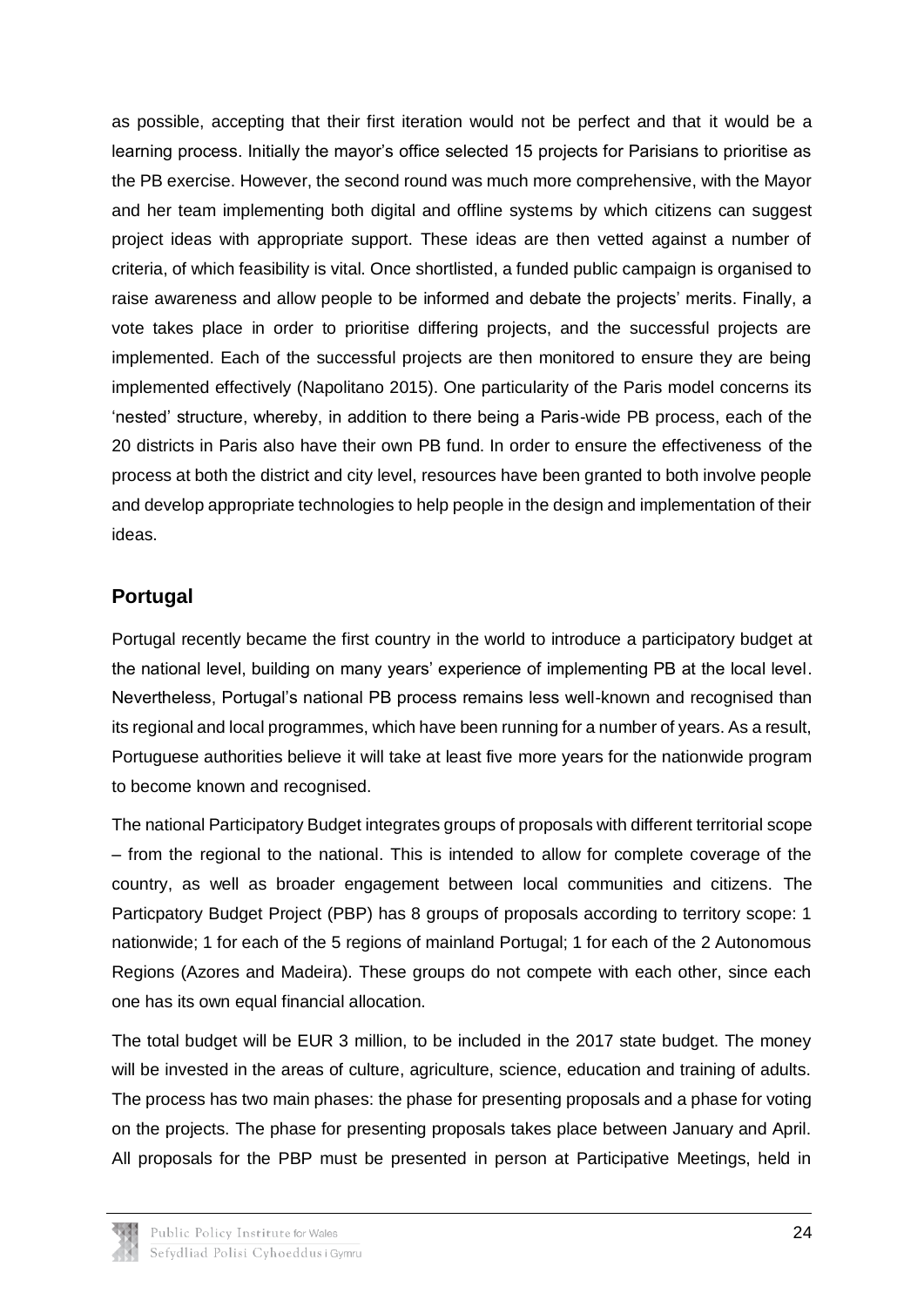several places throughout the country. Proposals should provide details of project implementation and identify the territories covered in order to provide a concrete analysis and rigorous costing.

The voting phase takes place between June and September. Each citizen will have the right to two votes – one for regional projects and another for national projects – and may choose to vote through the online portal or by SMS. Voting via ATM is being considered for a possible 2018 implementation.

**Timetable (2017) -** Information taken from Portugal PB website<https://opp.gov.pt/>

### **1st stage - 9 January to 21 April 2017**

Discussion and elaboration of proposals to the OPP (Participatory Budget Portugal [translation]), in Participatory Meetings, in the 7 OPP regions. Envisaged the completion of at least two participatory meetings for each NUT II and autonomous regions to cover the largest possible number of people.

### **2nd phase - 24 April to 12 May 2017**

Technical analysis of the proposals and transformation into projects for each of the ministries and Regional Secretariats and the respective services, with skills in the areas of the proposals.

#### **3rd Phase - 15 May to 31 May 2017**

Publication of the provisional list of projects to put it to a vote and period for challenge by proponents.

### **4th Phase - 1 June to 15 September 2017**

Vote by citizens in OPP projects of your choice.

### **5th Stage - September 2017**

Public presentation of the winning projects.

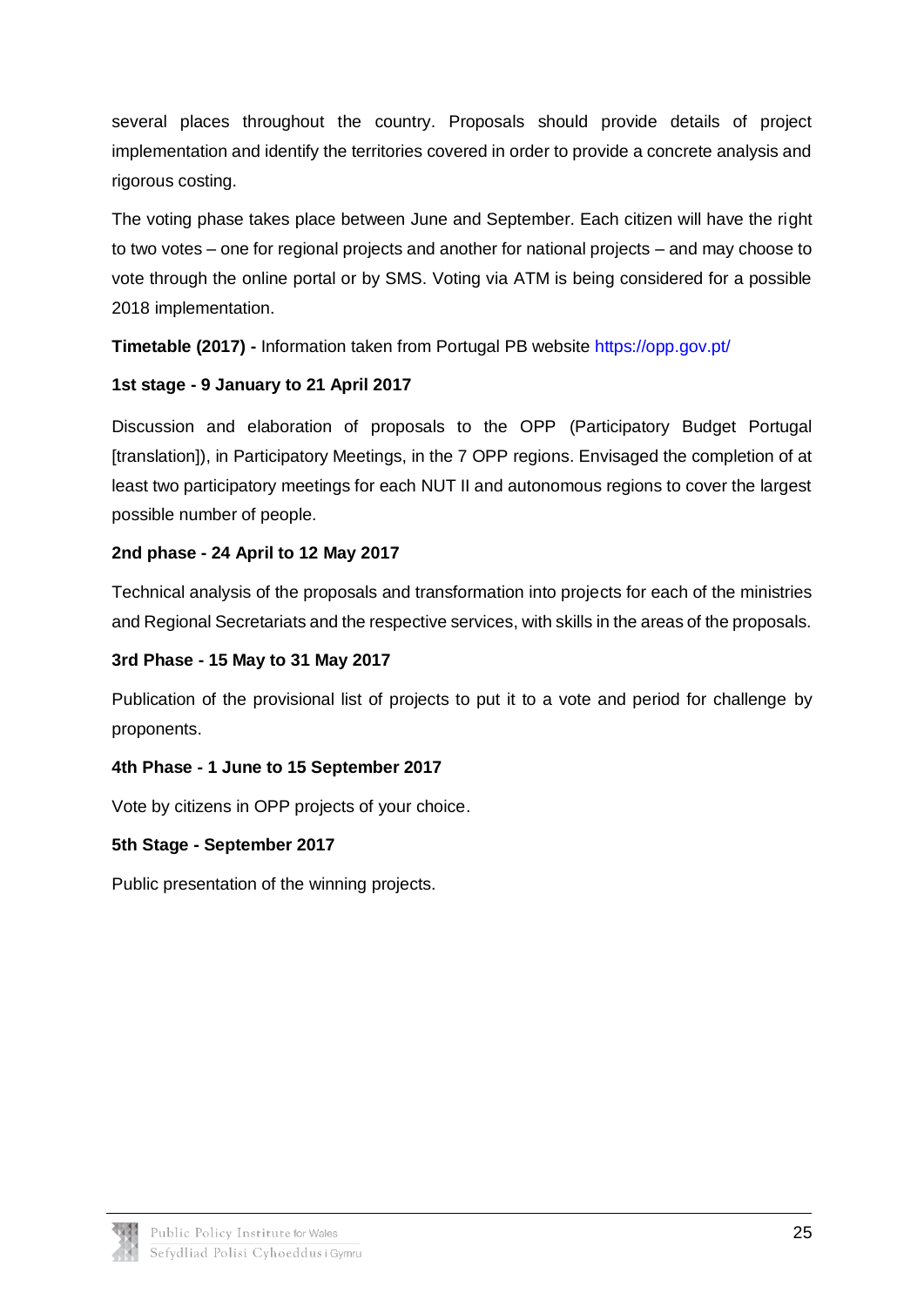### **Online-based participatory budget of the city of Cologne**

Participatory budgeting has been growing quite significantly over the past 20 years but the German model is very different from the original Porte Alegre PB as it did not have redistribution and anti-corruption as its main aim. Instead much of the PB exercises in Germany are firstly trying to modernise local government structures through citizen participation and secondly moving towards more responsive government by giving citizens a greater say in decision making (Ruesch and Wagner 2012). Cologne is just one example of PB in Germany but is interesting because it was conducted completely online. There are mixed views as to whether this is a positive or negative methodology and this is discussed more in Appendix B but the information below provides an insight as to how the PB exercise was conduced.

"Every year, over a four-week period citizens are able to submit their proposals on the city's expenditure, cost-saving measures and revenues using the [http://buergerhaushalt.stadt](http://buergerhaushalt.stadt-koeln.de/)[koeln.de/](http://buergerhaushalt.stadt-koeln.de/) platform, where they can also comment on and rate proposals made by other citizens and the local authority. The ten most highly rated proposals are then reviewed by the administration, and forwarded to the Cologne city council along with a statement. The individual proposals and the decisions taken by the council are explained in the accountability report and on the online platform. The threshold for participating online is low, requiring only a user name and password. Citizens who do not have access to the Internet can submit proposals through a call centre or in writing. Thanks also to its intensive public relations work, Cologne achieved very high participation rates of 11,000 and 14,000 active participants in its first and second participatory budgets." Ruesch and Wagner (2012) Pg 11

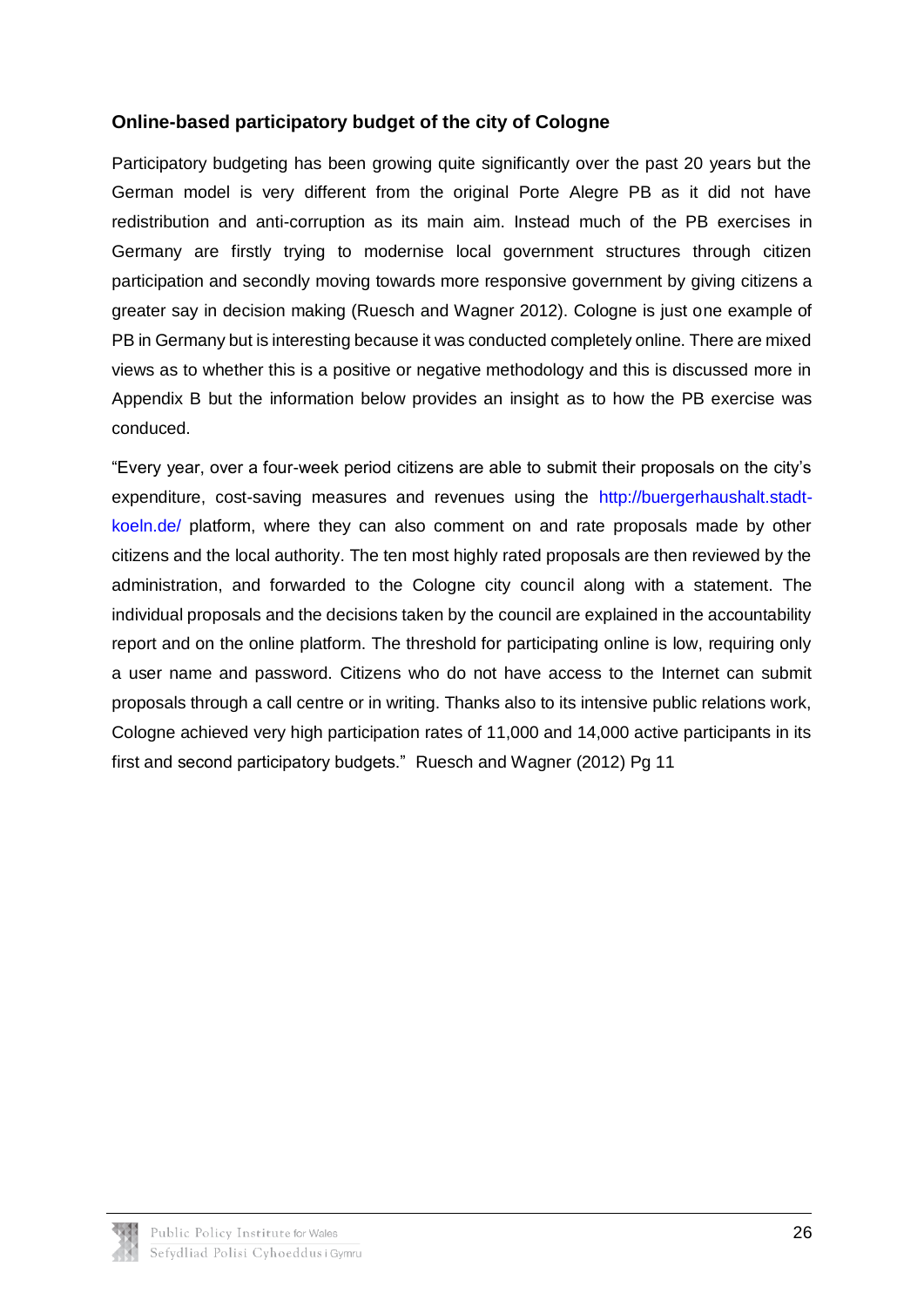# <span id="page-29-0"></span>Appendix B: The Role of Digital Technology

Improvements in digital technology give PB practitioners the opportunity to reach significantly more people than traditional engagement methods, which are usually predicated on physical presence at meetings. Technology also simplifies the decision making process by providing simple voting mechanisms via a computer, tablet or smart phone. A number of local authorities have begun to use technology to provide interactive budget calculators. These allow local citizens to see where money is being spent and make suggestions as to how priorities / spending could be changed in an area. Importantly, many of the programs flag up the implications these changes could have on service delivery to allow citizens to make more informed decisions. Examples of these budget calculators include:

- <https://www.letstalkbudget.org.uk/>
- <http://youchoose.esd.org.uk/Lewisham/home/index/2014>
- http://www.highland.gov.uk/news/article/9957/see the challenges of setting the co [uncil\\_budget\\_with\\_our\\_budget\\_simulator](http://www.highland.gov.uk/news/article/9957/see_the_challenges_of_setting_the_council_budget_with_our_budget_simulator)
- <https://youchoose.esd.org.uk/liverpool>
- <http://budgetcalculator.shapeauckland.co.nz/>

However, many PB advocates would not see these budget calculators as a true PB process. Indeed, whilst budget calculators engage the public in the budget process, there is no actual pot of funds to be allocated, no deliberation mechanism for debate and no meaningful final vote as to what the outcome will be. Some can be more consultative than others, when they inform participants about how their views influenced eventual budget decisions. Nevertheless, these tools are generally used as a means of informing citizens on budgetary pressures rather than properly engaging them in a process.

*What Works Scotland* has undertaken an investigation into the use of digital technologies for PB (Democratic Society 2016) and found that there are some very promising digital tools that can help with all aspects of the PB process. This includes tools for making project suggestions, for hosting deliberation fora and multiple tools for voting. However, some of these instruments are more specialised than others, and may be more appropriate, suitable, or effective at different stages of the process. The digital tools that they recommend include (see Democratic Society 2016):

Dialogue' by Delib – Demo available at: **<https://pb.dialogue-app.com/>**

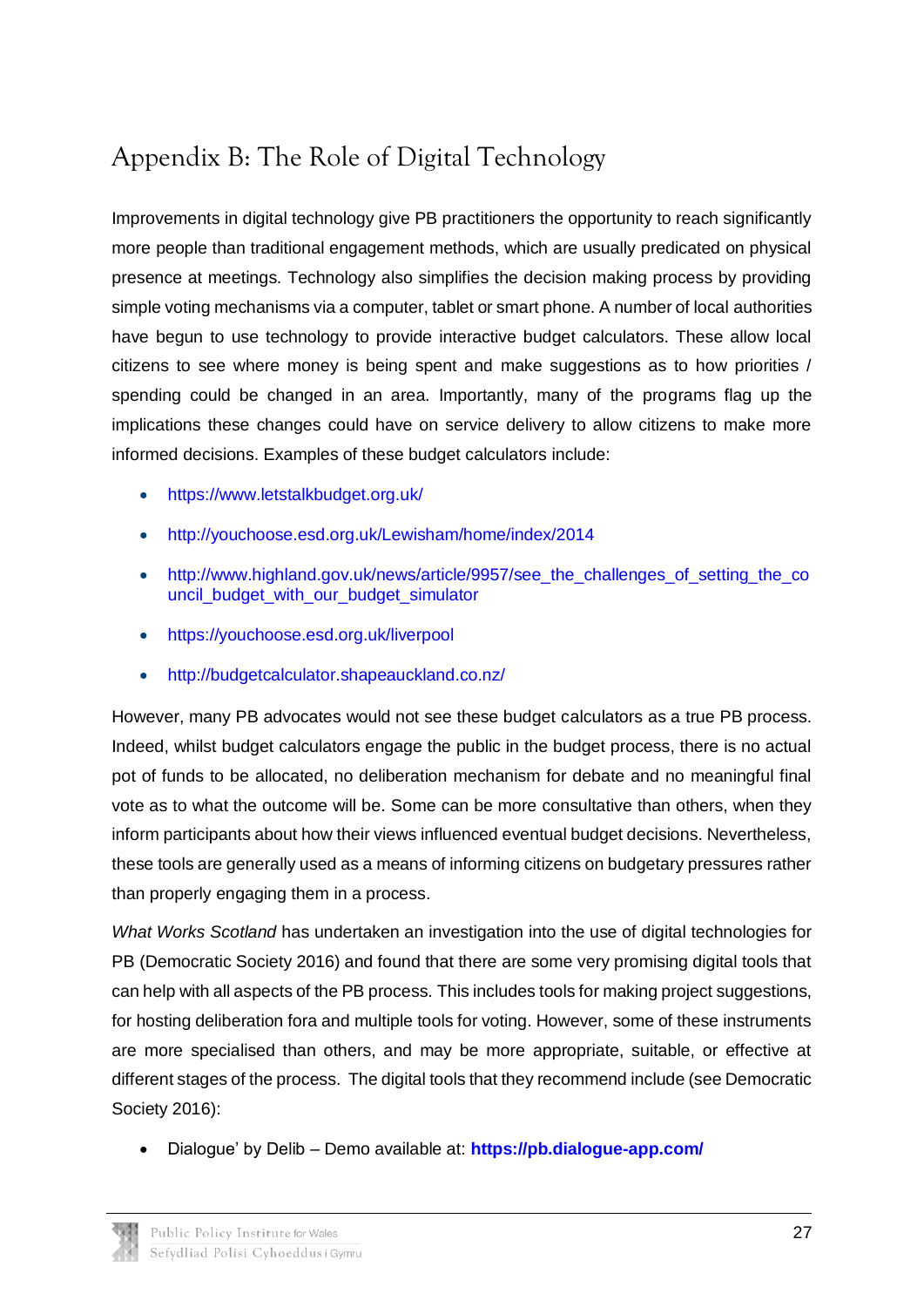- Your Priorities' & 'Open Active Voting' by Citizens Foundation Demos available at **<https://scotland-pb-demo.yrpri.org/>** and **<https://tiny.cc/pbscot>**
- Participare' by Change Tomorrow Demo available from **<https://myalba.participare.io/#/>**
- Democracy 2.1 Demo available from **<http://tiny.cc/pbd21>**
- Zilino by Intellitics Demo available from **<http://scotland-pb-demo.zilino.com/>**

However, whilst their review does identify the positive elements of using digital in PB, there are also some very strong warnings about an over-reliance on technology. The report stresses that, whilst digital tools can increase participation in PB, they need to be complimentary to existing engagement mechanisms and not replace them. Furthermore, the authors also caution against an over-reliance on technology as it is the quality of the PB process itself, as well as the manner in which digital tools are employed, rather than simply their use, that will determine the success of a PB process. Indeed, the study also found that digital tools can have their own issues for engagement by leading to the formation of a 'digital divide' between those who can, or have the skills to, access the digital sphere, and to those who cannot, or do not wish to participate using digital means (Democratic society 2016). They therefore warn against institutions taking a 'digital only' approach and advocate using both online and offline tools for all aspects of the process, while ensuring that these are effectively integrated and not seen as separate from each other.